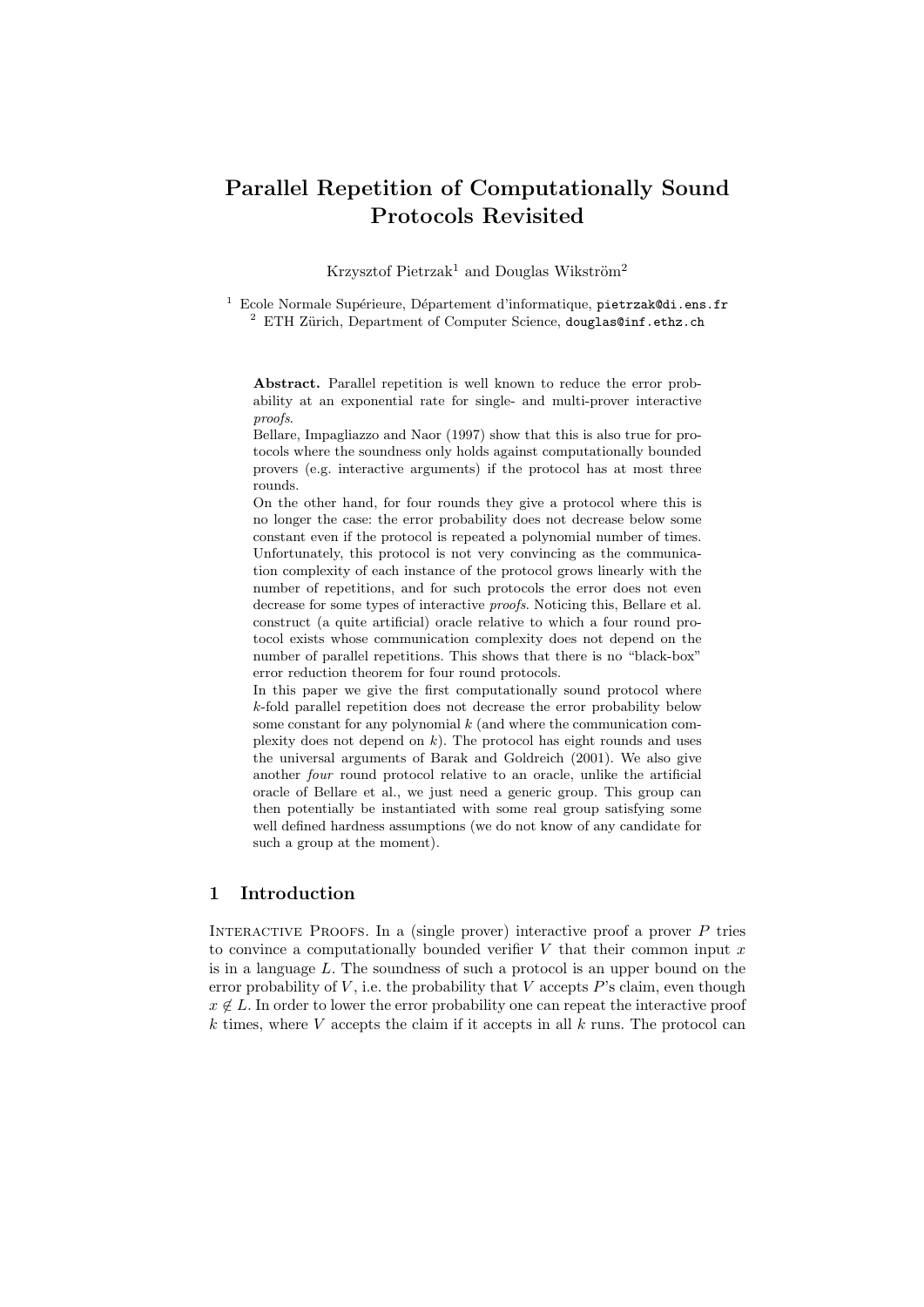be repeated either *sequentially*, here  $V$  and  $P$  start the *i*th run of the protocol only after finishing the  $(i - 1)$ th, or in parallel. Although the computational and communication complexity of parallel and sequential repetition is the same, parallel repetition has the big advantage of not increasing the round complexity. For single prover interactive proofs, sequential and parallel repetition reduce the error at an exponential rate: if a protocol with soundness  $\epsilon$  is repeated k times sequentially or in parallel, the error probability drops to  $\epsilon^k$ .

In general, parallel repetition is more problematic than sequential repetition. For example: parallel repetition does not preserve the zero-knowledge property of a protocol [8], and there are two-prover proofs where running the proof twice in parallel does not decrease the error at all [6]. On the positive side, Raz [12] shows that  $k$ -fold parallel repetition of a two-prover two-round proof system with soundness  $\epsilon$  does decrease the error to  $\epsilon^{\alpha k}$  where  $\alpha > 0$  is some constant depending only on the proof system.

COMPUTATIONAL SOUNDNESS. Interactive arguments are defined like interactive proofs, but where the soundness of the protocol only holds against computationally bounded provers. Damgård and Pfitzmann [4] show that sequential repetition lowers the error probability of arguments at an exponential rate.

Bellare et al. [2] show that parallel repetition reduces the error of computationally sound protocols with three rounds or less at an exponential rate. On the negative side, they give, for any  $k$ , a four round protocol where  $k$ -fold parallel repetition does not decrease the error at all. The communication complexity of this protocol is linear in  $k$ , which leaves open the possibility that parallel repetition does reduce the error if the communication complexity is not allowed to depend on the number of repetitions. This is a possibility one should consider, as the before-mentioned constant  $\alpha$  in Raz's theorem is inverse in the communication complexity of the protocol, and this dependence is necessary [7]. So for protocols where the communication complexity grows linearly in  $k$ , parallel repetition does not imply error reduction at all for two-prover two-round proofs. Observing that the four-round protocol of Bellare et al. can be restated as a two-round two-prover protocol (without loosing the property that parallel repetition does not decrease the error), makes the possibility that unbounded communication complexity is necessary here even more likely.

Noticing this possibility, Bellare et al. propose another four-round protocol with fixed communication complexity, which has the property that *relative to an* oracle repeating the protocol any polynomial number of times in parallel, does not decrease the error. This shows that there is no "black-box" error reduction theorem for this protocol. Bellare et al. see this result as evidence that parallel repetition does not decrease the error of computationally sound protocols. Another interpretation of this result could be that parallel repetition does always reduce the error, and the reason why there's no proof of this is that such a proof would require non black-box techniques. We show that under standard assumptions the interpretation of Bellare et al. is indeed correct for protocols with eight rounds or more, and we give much stronger evidence that this is also true for protocols with four rounds.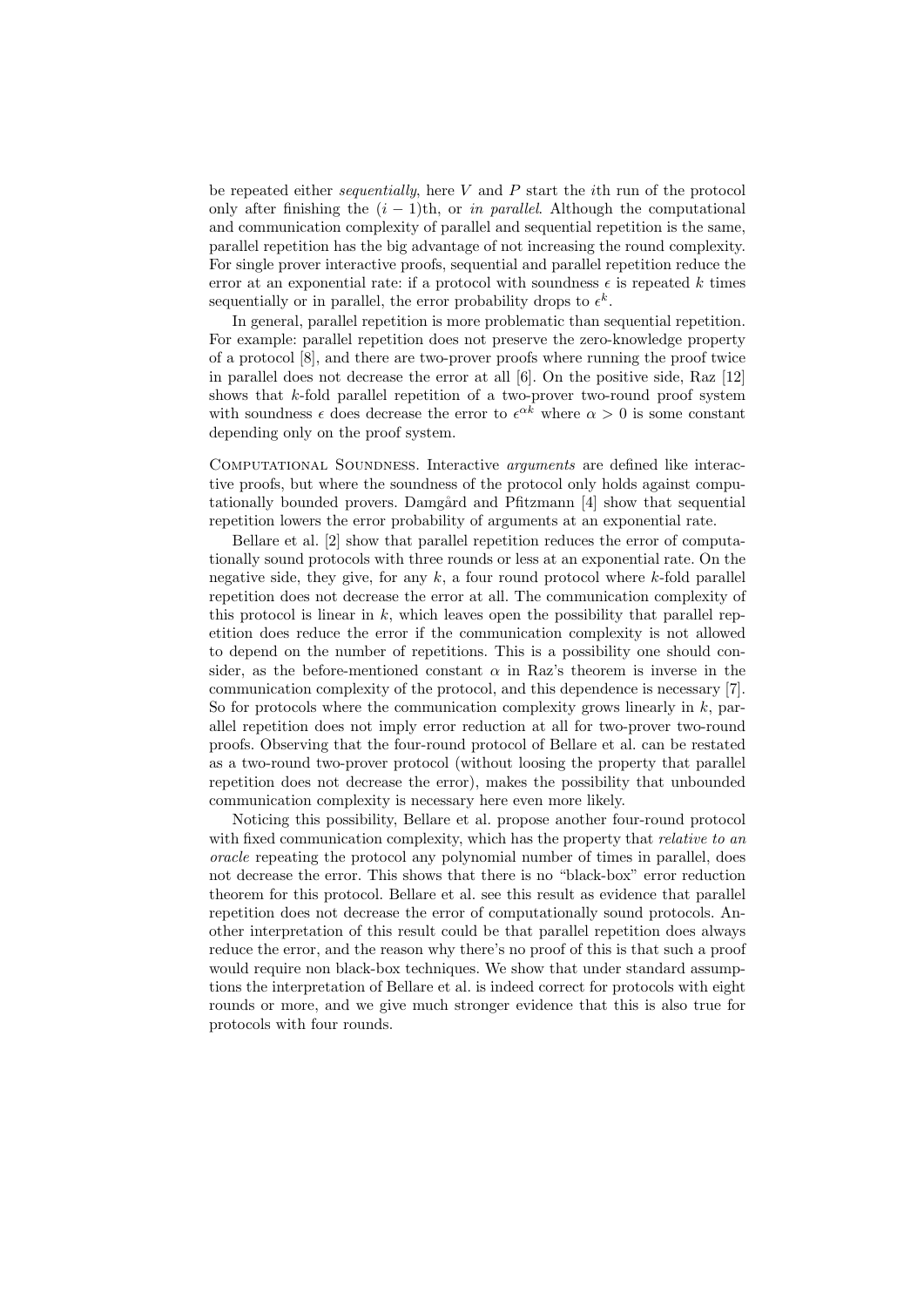THE VERIFIER'S SECRET. Except for Section 3, throughout we consider protocols where the verifier holds no secret and thus its strategy is efficiently computable. The reason is that otherwise there are trivial protocols where parallel repetition does not decrease the error as observed by Bellare et al. [2], we extend their observation in Section 3.

# 1.1 Our Contribution

For  $n$  a security parameter, we present the first computationally sound protocol where  $k(n)$ -fold parallel repetition does not decrease the error for any polynomial  $k(\cdot)$ . To achieve this we start with the protocol of Bellare et al. whose k-fold parallel repetition does not decrease the error, but we modify it such that  $k$  is chosen by the prover (in particular, if the prover has to run the protocol  $k(n)$ times in parallel, he can set  $k = k(n)$ ). As in this protocol the the length of the second message from the prover to the verifier is linear in  $k$ , we must allow a verifier  $V_{super}$  which runs in super-polynomial time, in order for the protocol to work for any polynomial  $k(\cdot)$ . We then transform this protocol into one with a fixed polynomial time verifier  $V_{poly}$  using the universal arguments due to Barak and Goldreich [1]. Loosely speaking, the long message is replaced by a hash value, which then is followed by an interactive proof to  $V_{poly}$  which shows that  $V_{super}$  would have accepted the message. We get the following theorem.

Theorem 1. There exists an overwhelmingly complete eight round protocol with error probability 3/4 such that  $k(\cdot)$ -fold parallel repetition does not reduce its error probability below  $1/17$  for any polynomially bounded  $k(.)$ , under the assumption that collision-free family of hash functions and CCA2-secure cryptosystem with respect to superpolynomial adversaries exists.

Unfortunately, the use of an universal argument increases the round complexity of the protocol from the optimal four to eight.

In Section 5 we propose a new four round protocol relative to an oracle, where  $k(n)$ -fold parallel repetition does not decrease the error for any polynomial  $k(.)$ . Unlike the artificial oracle used by Bellare et al., we only need a generic group which potentially can be instantiated with a concrete group satisfying some clearly defined hardness assumptions (basically, it must be hard to compute the inverse of a random element).

More precisely, let  $p \in [2^n, 2^{n+1}]$  be a randomly chosen prime, let  $\phi' : \mathbb{Z}_p \to$  $[0, 2K-1]$  be a randomly chosen injection and  $\phi(x) \stackrel{\text{def}}{=} \phi'(x \mod p)$  its natural extension to the whole of Z. Then denote by O the oracle defined by  $\mathcal{O}(x) = \phi(x)$ and  $\mathcal{O}(X,Y) = \phi(\phi^{-1}(X) + \phi^{-1}(Y))$  if  $X, Y \in \phi(\mathbb{Z}_p)$  and  $\perp$  otherwise. We prove the following theorem.

Theorem 2. There exists an overwhelmingly complete four round protocol relative the oracle  $\mathcal O$  with error probability  $1/2 + \text{negl}(n)$  such that  $k(\cdot)$ -fold parallel repetition does not reduce its error probability below  $1/2 + \text{negl}(n)$  for any polynomially bounded  $k(.)$ .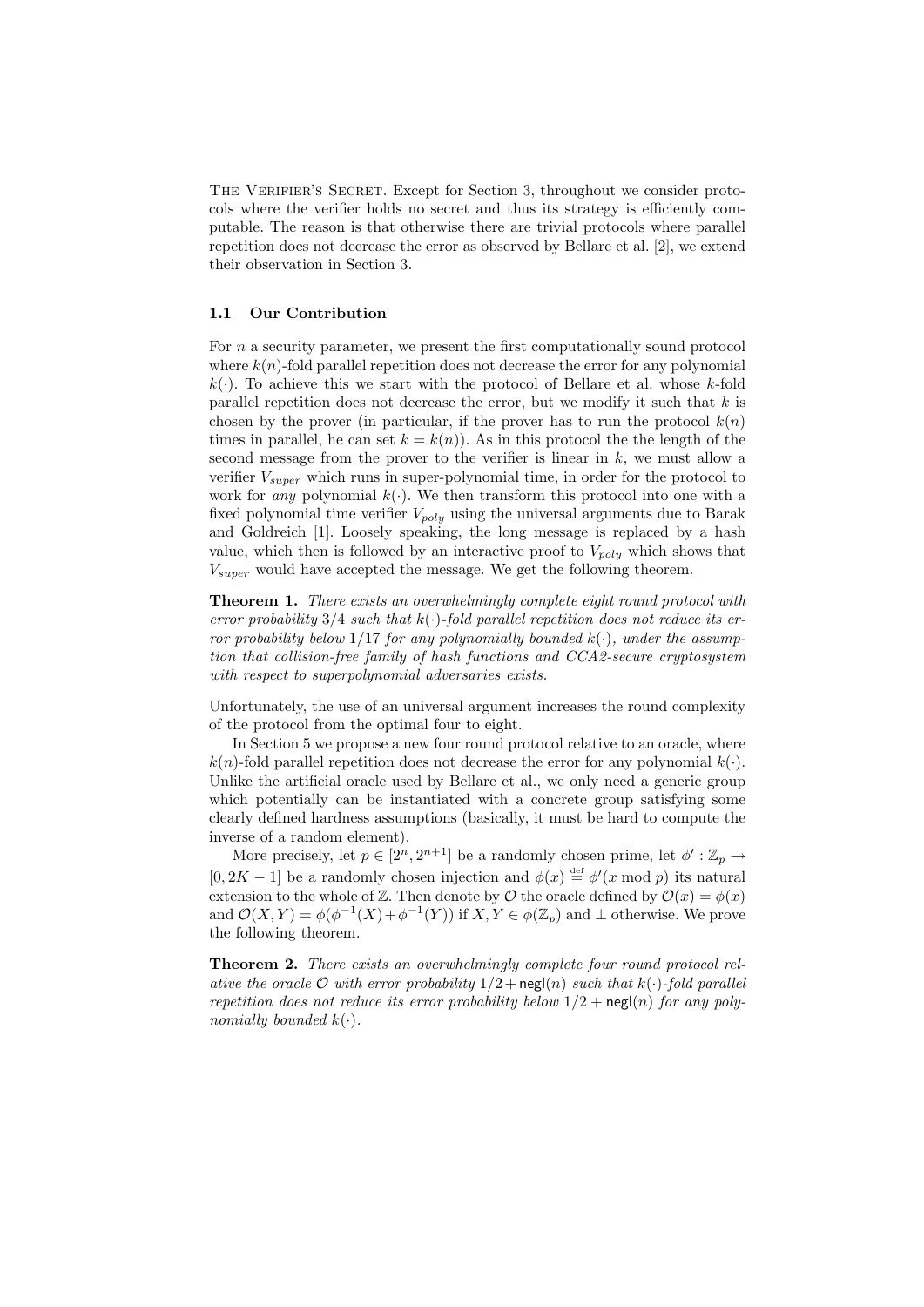# 2 Preliminaries

## 2.1 Notation

We use  $\mathbb Z$  to denote the integers and  $\mathbb Z_p$  to denote the integers modulo p. We use log to denote the logarithm in base two. We denote by TM the set of Turing machines. We denote by PT and PT<sup>∗</sup> the set of uniform and non-uniform polynomial time Turing machines respectively. The corresponding sets of oracle machines are denoted by adding a superscript, e.g.  $PT^{\mathcal{O}}$ . We use *n* to denote the security parameter, and say that a function  $\epsilon(n)$  is negligible if for every constant c there exists a constant  $n_0$  such that  $\epsilon(n) < n^{-c}$  for  $n > n_0$ . We use negl(n) to denote a fixed but unspecified non-negative negligible function. A function  $f(n)$ is overwhelming if  $1 - f(n)$  is negligible. If  $\nu : \mathbb{N} \to \mathbb{N}$  is a function we denote by  $PT^*_{\nu}$  the set of non-uniform Turing machines that executes in time  $\nu(n)p(n)$  for some polynomial p. We say that  $\nu$  is polynomial-time computable if there exists a Turing machine  $M_{\nu}$  that on input  $x \in \{0,1\}^n$  outputs  $\nu(x)$  using at most  $p(n)$ steps, for some polynomial p.

We say that a family of hash functions is  $\mathrm{PT}^*_{\nu}$ -collision-free if it is collisionfree with respect to adversaries in  $PT^*_{\nu}$ . Similarly, we say that a cryptosystem is PT<sup>\*</sup><sub>v</sub>-CCA2-secure, if it is CCA2-secure with respect to adversaries in PT<sup>\*</sup><sub>v</sub>.

We denote by  $\langle V(x), P(y)\rangle(z)$  the output of V on private input x and common input  $z$  after interacting with  $P$  on private input  $y$  and common input  $z$ . We denote by kV the sequential repetition of k copies of V and we denote by  $V^k$  the parallel repetition of  $k$  copies of  $V$ . In both cases identical private and common inputs are given to each instance and the combined verifier accepts if and only if all instances accept.

#### 2.2 Computationally Sound Protocols

We consider the setting introduced in  $[2]$ . Two parties, a prover  $P$  and a verifier V, are communicating. They are both given an initial context  $\lambda \in \{0,1\}^*$  and the length of this string serves as the security parameter. The initial context could be the output of another protocol or some string in a set-up assumption. Since we do not mention  $\lambda$  explicitly below, we replace it by the security parameter in unary representation  $1^n$ , but our results hold in the more general setting.

Both parties are also given a common input  $x$  which is generated together with some secret information  $w$  by a probabilistic polynomial time instance generator I that is given input  $1<sup>n</sup>$ . The secret information w is given to P at the start of the protocol.

#### 2.3 Universal Arguments

Barak and Goldreich [1] introduce the notion of universal arguments as a special variant of Micali's computationally sound proofs [9]. They define the relation  $\mathcal{R}_U$  as the set of pairs  $((M, x, t), w)$  such that the Turing machine M outputs 1 on input  $(x, w)$  within t steps. Denote by  $T_M(x, w)$  the number of steps made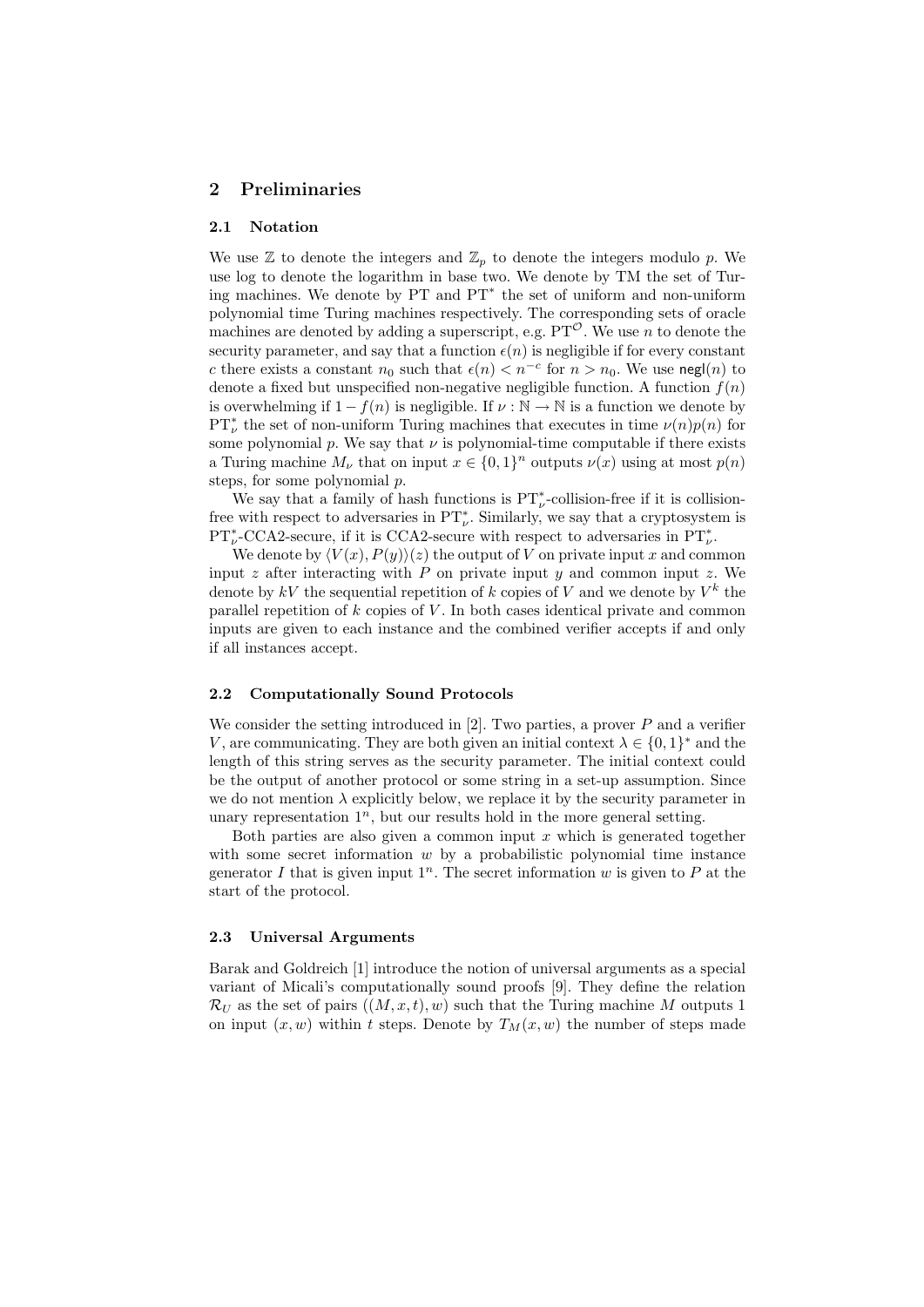by M on input  $(x, w)$ . A key property of their definition is that t is given in binary. We are mainly interested in two properties of universal arguments: (1) the complexity of the verifier depends only on the size of the common input and not on the size of the witness, and (2) the witness used by the prover can be extracted in a weak sense. The actual definition given by Barak and Goldreich [1] is duplicated below.

Definition 1 (Universal Argument). A universal-argument system is a pair of strategies, denoted  $(P, V)$  that satisfies the following properties:

- 1. **Efficient verification.** There exists a polynomial p such that for any  $y =$  $(M, x, t)$ , the total time spent by the probabilistic verifier strategy V, on common input y, is at most  $p(|y|)$ . (In particular, all messages exchanged in the protocol have length smaller than  $p(|y|)$ .)
- 2. Completeness by a relatively efficient prover. For every  $((M, x, t), w)$ in  $\mathcal{R}_U$  we have  $Pr[(P(w), V)(M, x, t) = 1] = 1$ . Furthermore, there exists a polynomial p such that the total time spent by  $P(w)$  on common input  $(M, x, t)$  is at most  $p(T_M(x, w)) \leq p(t)$ .
- 3. Computational soundness. For every polynomial-size circuit family  ${P_n^*}_{n \in \mathbb{N}}$ , and every  $(M, x, t) \in \{0, 1\}^n \setminus \mathcal{R}_U \Pr[(P_n^*, V)(M, x, t) = 1] < \mu(n)$ for some negligible function  $\mu(n)$ .
- 4. Weak proof of knowledge. For every positive polynomial p there exists  $a$  positive polynomial  $p'$  and a probabilistic polynomial-time oracle machine E such that for every polynomial-size circuit family  $\{P_n^*\}_{n\in\mathbb{N}}$ , and every sufficiently long  $y = (M, x, t) \in \{0, 1\}^*$ , if  $Pr[(P_n^*, V)(y) = 1] > \frac{1}{p(|y|)}$ , then

$$
\Pr_r[\exists w \cap \{0,1\}^t \ \forall i \in \{1,\ldots,t\} : (x,w) \in \mathcal{R}_U \wedge E_r^{P_n^*}(y,i) = w_i] > \frac{1}{p'(|y|)}.
$$

**Theorem 3** ([1]). If there exists a family of collision-free hash functions, then there exists universal arguments with 4 rounds.

### 3 When the Verifier Holds a Secret

In this section we show that parallel repetition does not decrease the error probability of computationally sound protocols when the verifier gets any private information.

Bellare et al. [2] give the following simple example of such a protocol: The common input is an RSA modulus  $N = pq$  and the secret of the verifier is the factors  $p$  and  $q$ . The verifier flips a coin. If it is heads it gives the factors to the prover and otherwise not. It accepts if the prover's reply is  $(p, q)$ . An even simpler example is the following one-round protocol: The verifier has a secret bit b, and accepts if the message from the prover is b.

Clearly, parallel repetition does not decrease the error probability for the two protocols above (in fact, for the first protocol it increases), but neither does sequential repetition. This leaves open the interesting possibility that parallel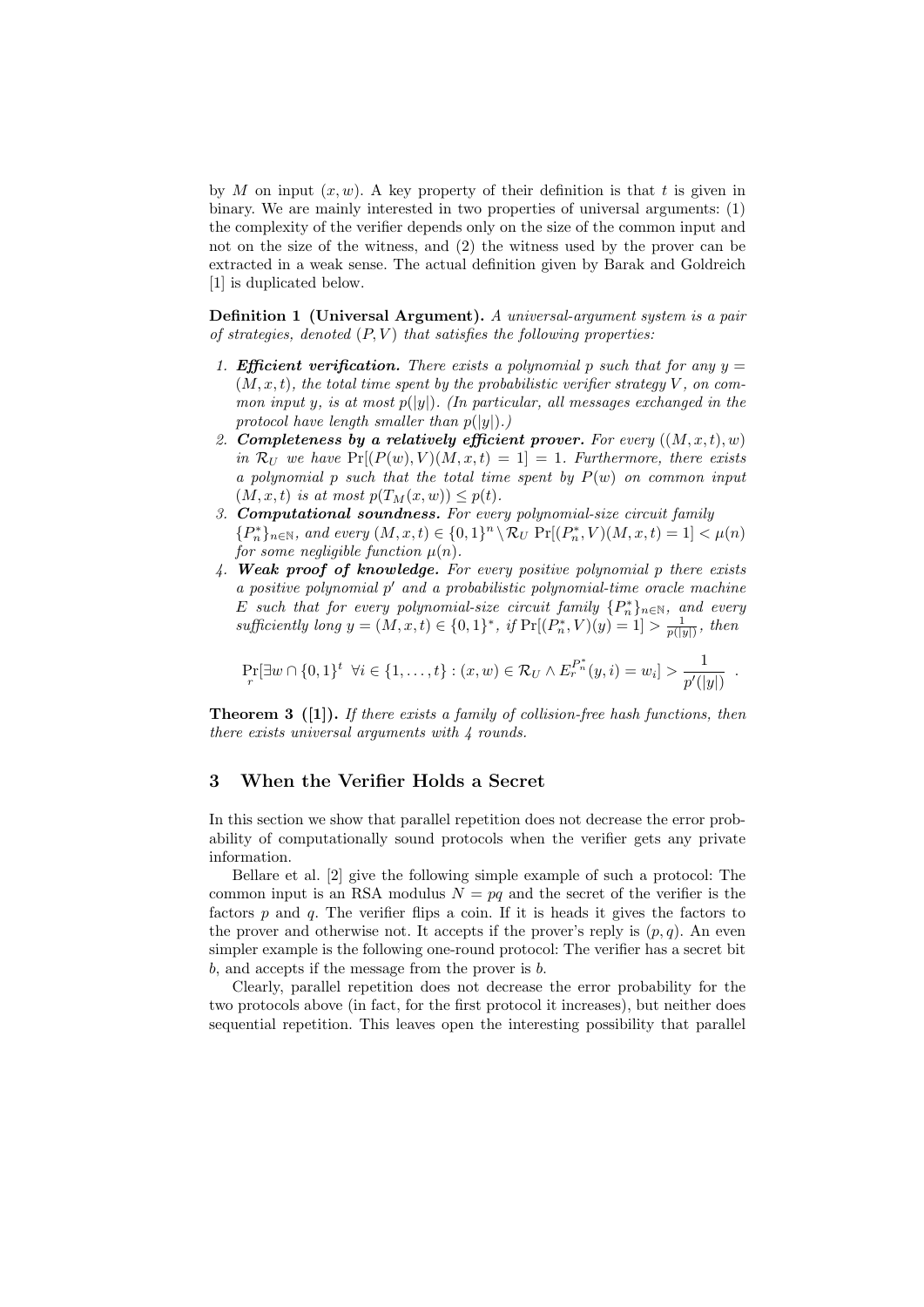repetition does always decrease the error probability of computationally sound protocols where the verifier can hold a secret, for all protocols where sequential repetition does reduce the error. Below we show that this is not the case by giving a natural (four-round) protocol that when repeated sequentially lowers the error probability, but if repeated in parallel gives error probability essentially one. Here  $\mathcal{CS} = (Kg, Enc, Dec)$  denotes a public key cryptosystem.

## Protocol 1 (Don't Do In Parallel (Verifier Holds a Secret)).

Common input: Public key pk.

Private input to both prover and verifier: Private key sk.

- 1. *V* chooses  $b \in \{0, 1\}$  randomly, computes  $B = \text{Enc}_{pk}(b)$ , and hands B to P.
- 2. P chooses  $c \in \{0,1\}$  randomly, computes  $C = \mathsf{Enc}_{nk}(c)$ , and hands C to V.
- 3. If  $C \neq B$ , then V hands  $c = \mathsf{Dec}_{sk}(C)$  to P and otherwise  $\bot$ .
- 4. P computes  $b' = \text{Dec}_{sk}(B)$  and hands b' to V.
- 5. *V* accepts if and only if  $b = b'$ .

The next two propositions are proved in Appendix A for completeness.

Proposition 1 (Single Instance). The protocol is overwhelmingly complete and has  $\lambda$  rounds. If the cryptosystem  $CS$  is CCA2-secure, then for every prover  $P^* \in \operatorname{PT}^* \colon \Pr_{(pk, sk), s}[\langle V_s(sk, pk), P^*(pk) \rangle = 1] < \frac{1}{2} + \mathsf{negl}(n).$ 

**Proposition 2 (Sequential Repetition).** If the cryptosystem  $CS$  is  $CCA2$ secure, then for every polynomially bounded  $k(\cdot)$  and every prover  $P^* \in PT^*$ .  $\Pr_{(pk, sk), s}[\langle kV_s(sk, pk), P^*(pk)\rangle = 1] < (\frac{1}{2})^k + \mathsf{negl}(n).$ 

**Proposition 3 (Parallel Repetition).** For every polynomially bounded  $k(.)$ there exists a prover  $P^* \in \text{PT}$  such that  $\Pr_{(pk, sk), s}[\langle V_s^k(sk, pk), P^*(pk) \rangle = 1] \ge$  $1 - \text{negl}(n)$ .

*Proof.* The prover  $P^*$  does the following. It waits for  $B_i$  from  $V_i$ . Then it defines  $C_i = B_{i+1 \mod k}$  and hands it to  $V_i$ . With overwhelming probability  $C_i \neq B_i$ , so it is given  $b'_{i+1 \mod k} = \mathsf{Dec}_{sk}(C_i)$  from  $V_i$ . Then it returns  $b'_i$  to  $V_i$ . Thus, with overwhelming probability  $b_i = b'_i$ , each  $V_i$  accepts, and  $V^k$  accepts with overwhelming probability as well, since k is polynomial.  $\square$ 

# 4 When the Verifier Holds No Secret

From now on we consider computationally sound protocols where the verifier holds no secret. In this section we give an eight-round computationally sound protocol where parallel repetition does not decrease the error.

The Example of Bellare et al. Before we give our counter example we recall the counter example given by Bellare et al. [2] on which our example is based. The idea of the protocol is to explicitly allow the prover to make several instances of it dependent if run in parallel.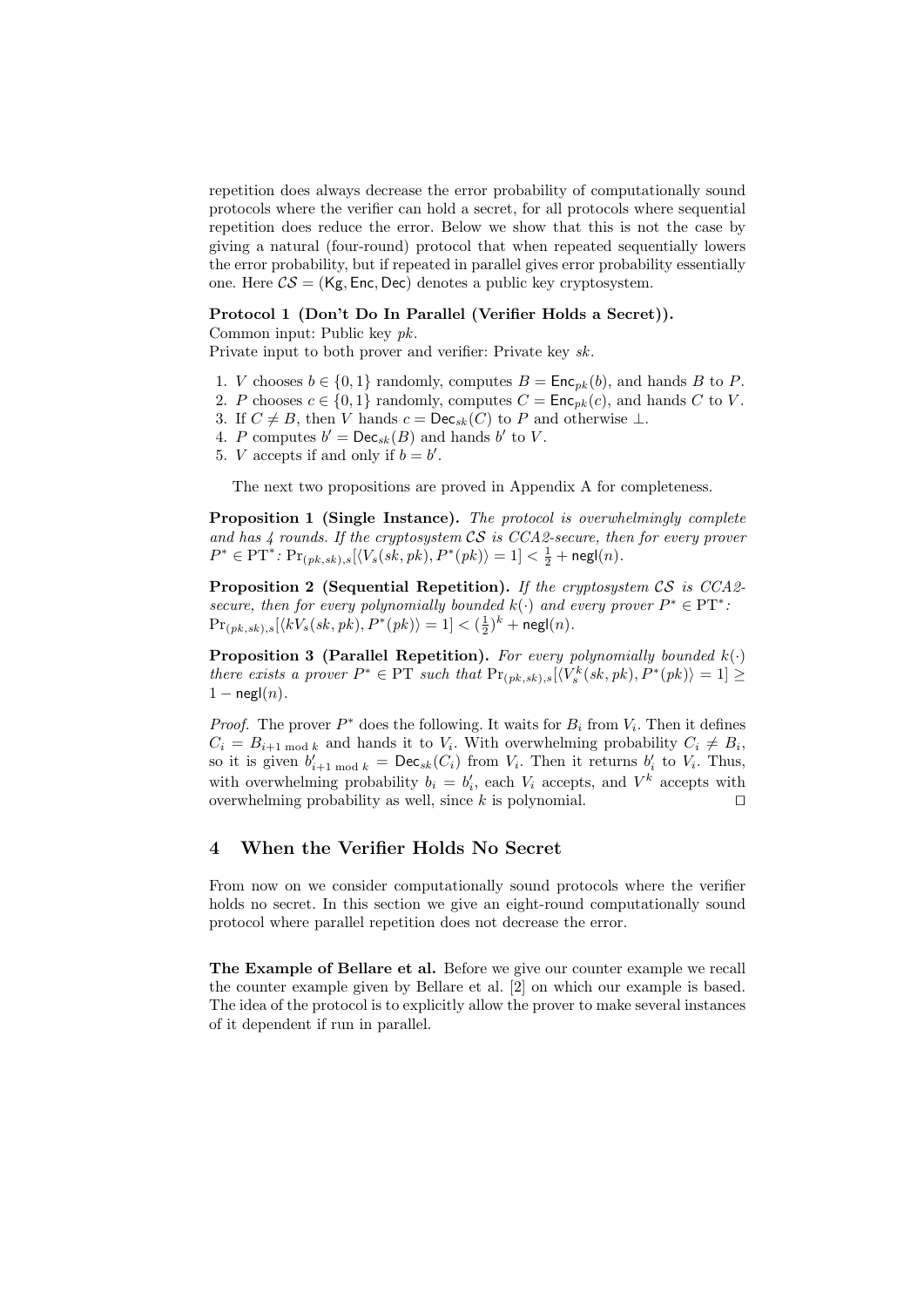#### Protocol 2 (Don't Do In k-Parallel, [2]).

Common input: Public key pk.

Private input to prover: Private key sk.

- 1. *V* chooses  $b \in \{0,1\}$  and  $r \in \{0,1\}^n$  randomly, computes  $B = \text{Enc}_{pk}(b, r)$ , and sends  $B$  to  $P$ .
- 2. P computes  $b = \text{Dec}_{sk}(B)$ . Then it chooses  $b'_i \in \{0,1\}$  and  $r'_i \in \{0,1\}^n$  for  $i = 1, ..., k-1$  randomly under the restriction that  $b = \bigoplus_{i=1}^{k-1} b'_i$ , computes  $C_i = \mathsf{Enc}_{pk}(b'_i, r'_i)$ , and hands  $(C_1, ..., C_{k-1})$  to V.
- 3. V hands  $(b, r)$  to P.
- 4. *P* hands  $((b'_1, r'_1), \ldots, (b'_{k-1}, r'_{k-1}))$  to *V*.
- 5. *V* accepts if  $C_i = \text{Enc}_{pk}(b'_i, r'_i), B \neq C_i$ , and  $\bigoplus_{i=1}^{k-1} b'_i = b$ .

We have modified the protocol slightly to be more consistent with our counter example below. In the original the test is  $b \neq \bigoplus_{i=1}^{k-1} b'_i$  and this is needed if given a ciphertext the cryptosystem allows construction of a new ciphertext of an identical plaintext. If we require that the cryptosystem used in the protocol is CCA2-secure this is not an issue.

Intuitively, if a single instance of the protocol is run, then a prover without access to sk can only convince the honest verifier with probability  $1/2$ , since it must commit itself to a guess  $\bigoplus_{i=1}^{k-1} b_i'$  of b before receiving  $(b, r)$  and the cryptosystem is non-malleable (recall that CCA2-security implies non-malleability). On the other hand, if  $k$  instances of the protocol are run in parallel, then the prover can send the tuple  $(C_{i,1},..., C_{i,k-1}) = (B_1,..., B_{i-1}, B_{i+1},..., B_k)$  to  $V_i$ and then either all verifier instances accept or all verifier instances fail, the first event occurring with probability at least  $1/2$ . If there are fewer than k instances the remaining  $C_i$ 's can be defined as ciphertexts of zero.

Why the Example is Unsatisfactory. The example requires that the complexity of the verifier in each instance grows linearly with the number of instances. In other words, the example does not imply that  $k'$ -parallel repetition of the protocol for  $k' > k$  does not lower the error probability.

This deficiency motivated Bellare et al. [2] to consider if there exists any analytical method, i.e, an error-reduction procedure, whereby one can show that the error probability is lowered by the parallel repetition of a protocol. They prove that there exists no such black-box error-reduction procedure. Although we agree that this result is a strong indication that there exists no error-reduction procedure at all, it does not preclude the possibility of a non-black-box errorreduction procedure.

#### 4.1 Our Counter Example

The idea of our counter example is to reduce the complexity of the verifier by making the long messages submitted by the prover in Bellare et al's protocol implicit. More precisely, we let the prover choose  $k$  on the fly, and hand a hash value of the list of ciphertext  $(C_1, \ldots, C_{k-1})$  instead of sending them explicitly.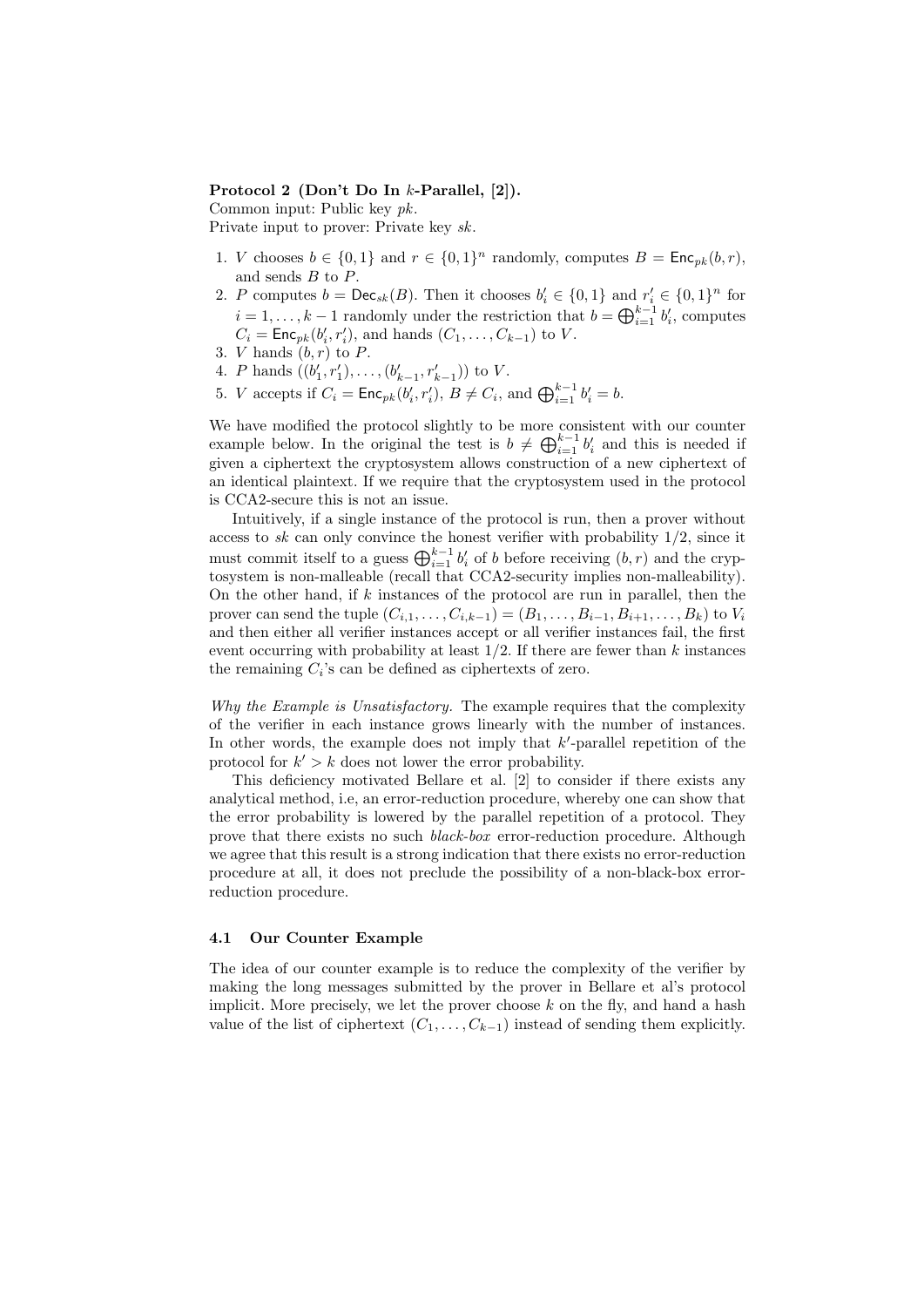It also sends a hash value of  $(b'_1, r'_1), \ldots, (b'_{k-1}, r'_{k-1})$  instead of sending them explicitly. The problem with this is of course that now the verifier can not perform the original verification. To solve this problem without increasing the complexity of any instance of the verifier the prover proves using universal arguments [1] that it knows correct preimages of the hash values. For technical reasons we replace addition modulo 2 by addition modulo 17. The reader may think of 17 as some constant to be defined in the proof such that the theorem holds.

We assume that there exists a cryptosystem that is chosen ciphertext secure in the sense of Rackoff and Simon [11] against adversaries in  $\mathrm{PT}^*_\nu$  where  $\nu(\cdot)$ is a polynomially computable superpolynomial function (the reader can think of  $\nu(n)$  as  $n^{\log n}$ ). It should be possible to construct such a scheme from any family of trap-door permutations secure against adversaries in  $PT^*_{\nu}$  following Dolev, Dwork, and Naor [5] or Sahai [13], but we are not aware of any explicit proof of this. We also assume the existence of a family of hash functions that is collision-free against adversaries in  $PT^*_{\nu}$ .

Denote by  $\mathcal{R}_h$  the relation consisting of pairs  $((B, H, h, k), (C_1, \ldots, C_{k-1}))$ such that  $h = H(C_1, \ldots, C_{k-1})$  and  $B \neq C_i$  for  $i = 1, \ldots, k-1$ . Denote by  $\mathcal{R}_a$  the relation consisting of pairs  $((pk, H, h, b, a, k), ((b'_1, r'_1), \ldots, (b'_{k-1}, r'_{k-1})))$ such that  $b = -\sum_{i=1}^{k-1} b_i' \mod 17$ ,  $a = H((b'_1, r'_1), \ldots, (b'_{k-1}, r'_{k-1}))$ , and

$$
h = H(\mathsf{Enc}_{pk}(b'_1, r'_1), \dots, \mathsf{Enc}_{pk}(b'_{k-1}, r'_{k-1})).
$$

Denote by  $M_{\mathcal{R}_h}$  a canonical Turing machine that decides  $\mathcal{R}_h$  in polynomial time in *n* and *k* and correspondingly for  $M_{\mathcal{R}_a}$ .

#### Protocol 3 (Don't Do In Parallel).

Common input: Public key  $pk$  and collision-free hash function  $H$ . Private input to prover: Private key sk.

- 1. *V* chooses  $b \in \mathbb{Z}_{17}$  and  $r \in \{0,1\}^n$  randomly, computes  $B = \mathsf{Enc}_{pk}(b, r)$ , and sends B to P.
- 2. P computes  $b' = \text{Dec}_{sk}(B)$ . Then it chooses  $r' \in \{0,1\}^n$  randomly, computes  $C = \mathsf{Enc}_{pk}(b', r')$  and  $h = H(C)$ , and hands  $(h, k, t_h)$  to V, where  $k = 1$  and  $t_h = T_{M_{\mathcal{R}_h}}((B, H, h, k), C).$
- 3. If  $k > \nu(n)$  or  $t_h > \nu(n)$ , then V outputs 0. Otherwise P and V execute a universal argument on common input  $y_h = (M_{\mathcal{R}_h}, (B, H, h, k), t_h)$  and private input  $w_h = C$  to the prover.
- 4. If V accepts the universal argument, then it hands  $(b, r)$  to P. Otherwise it outputs 0.
- 5. P computes  $a = H(b', r')$  and  $t_a = T_{M_{\mathcal{R}_a}}((pk, H, h, b, a, k), (b', r'))$  and hands  $(a, t_a)$  to V.
- 6. If  $t_a > \nu(n)$ , then V outputs 0. Otherwise P and V execute a universal argument on common input  $y_a = (M_{\mathcal{R}_a}, (pk, H, h, b, a, k), t_a)$  and private input  $w_a = (b', r').$
- 7. If V accepts the universal argument it outputs 1 and otherwise 0.

We stress that  $k$ ,  $t_h$ , and  $t_a$  are encoded in binary. Thus, even though the adversary can choose  $t<sub>h</sub>$  and  $t<sub>a</sub>$  larger than any polynomial (as they only have to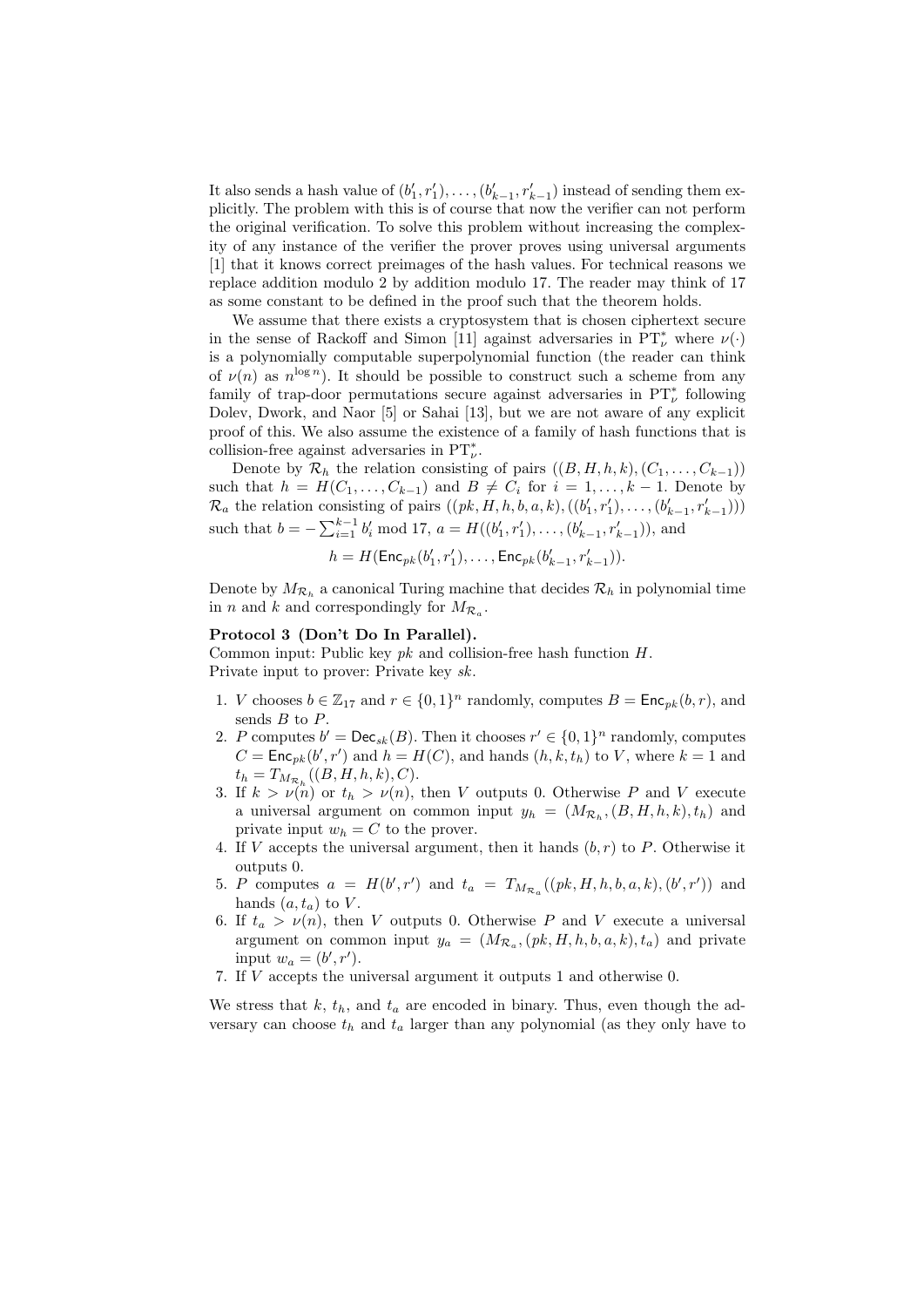be smaller than the superpolynomial  $\nu(n)$ , the complexity of the verifier can still be bounded by some fixed polynomial in  $n$  as it is polynomial only in  $n$ and  $\log(\nu(n))$ . This means that also k can be larger than any polynomial. This freedom is needed since we do not want to put any fixed polynomial bound on the "width" of the parallel repetition. On the other hand this is what forces us to consider superpolynomial adversaries. The problem is that when reducing soundness of the protocol to breaking the cryptosystem or the collision-freeness of the hash function we need to extract the ciphertexts  $C_1, \ldots, C_{k-1}$ , but we can not guarantee that a polynomial time adversary can not use implicit such values, which could give a superpolynomial witness during extraction.

Proposition 4 (Single Instance). The protocol is overwhelmingly complete and has 8 rounds. Let  $\nu : \mathbb{N} \to \mathbb{N}$  be a fixed superpolynomial and polynomial-time computable function, let the hash function be  $PT^*_{\nu}$ -collision-free, and let CS be  $PT_{\nu}^{*}-CCA$ 2-secure. Then for every prover  $P^{*} \in PT_{\nu}^{*}$  for all sufficiently large n:  $Pr_{(pk, sk), s}[\langle V_s(pk), P^*(pk) \rangle = 1] < \frac{3}{4}.$ 

The relation between the constants  $3/4$  and 17 is essentially that in the reduction we need to "split" the success probability of the adversary twice, giving a factor  $1/8$ , and we need to extract, giving a factor  $(3/4)^2$ . Thus, the resulting adversary has success probability at least  $1/16$ , which is bigger than  $1/17$ .

Before we prove the above theorem we show that its error probability does not decrease if repeated in parallel. We stress that each instance  $V_i$  of the verifier  $V<sup>k</sup>$  has the same complexity both in terms of computation and communication independently of k.

**Proposition 5 (Parallel Repetition).** For every polynomially bounded  $k(.)$ there is a prover  $P^* \in PT$  such that  $Pr_{(pk, sk), s}[\langle V_s^k(pk), P^*(pk) \rangle = 1] > \frac{1}{17}$  $negl(n)$ .

*Proof.* We define the prover  $P^*$  interacting with  $V^k$ , i.e., the parallel repetition of k instances of V, as follows. Given the cryptotexts  $B_i$  from all  $V_i$  it defines  $(C_{i,1},..., C_{i,k-1}) = (B_1,...,B_{i-1},B_{i+1},...,B_k)$ . Then it executes the first universal argument honestly. When it gets  $(b_i, r_i)$  from  $V_i$  it defines

$$
((b'_{i,1}, r'_{i,1}), \ldots, (b'_{i,k-1}, r'_{i,k-1}))
$$
  
= ((b<sub>1</sub>, r<sub>1</sub>), \ldots, (b<sub>i-1</sub>, r<sub>i-1</sub>), (b<sub>i+1</sub>, r<sub>i+1</sub>), \ldots, (b<sub>k</sub>, r<sub>k</sub>)) .

If  $\sum_{i=1}^{k} b_i \neq 0 \mod 17$  it fails and stops. Otherwise it executes the rest of the protocol honestly. With probability  $\frac{1}{17}$  we have  $\sum_{i=1}^{k} b_i = 0 \mod 17$  and the probability that  $B_i = B_j$  for some  $i \neq j$  is negligible. Thus, it follows that the prover succeeds at least with probability  $\frac{1}{17}$  – negl(n).  $\frac{1}{17}$  – negl(*n*).

Proof (Proposition 4). Completeness follows by inspection. Although the naive implementation of the protocol has more than eight rounds, it is easy to see that one can combine the rounds of the universal argument with the main protocol and achieve eight rounds.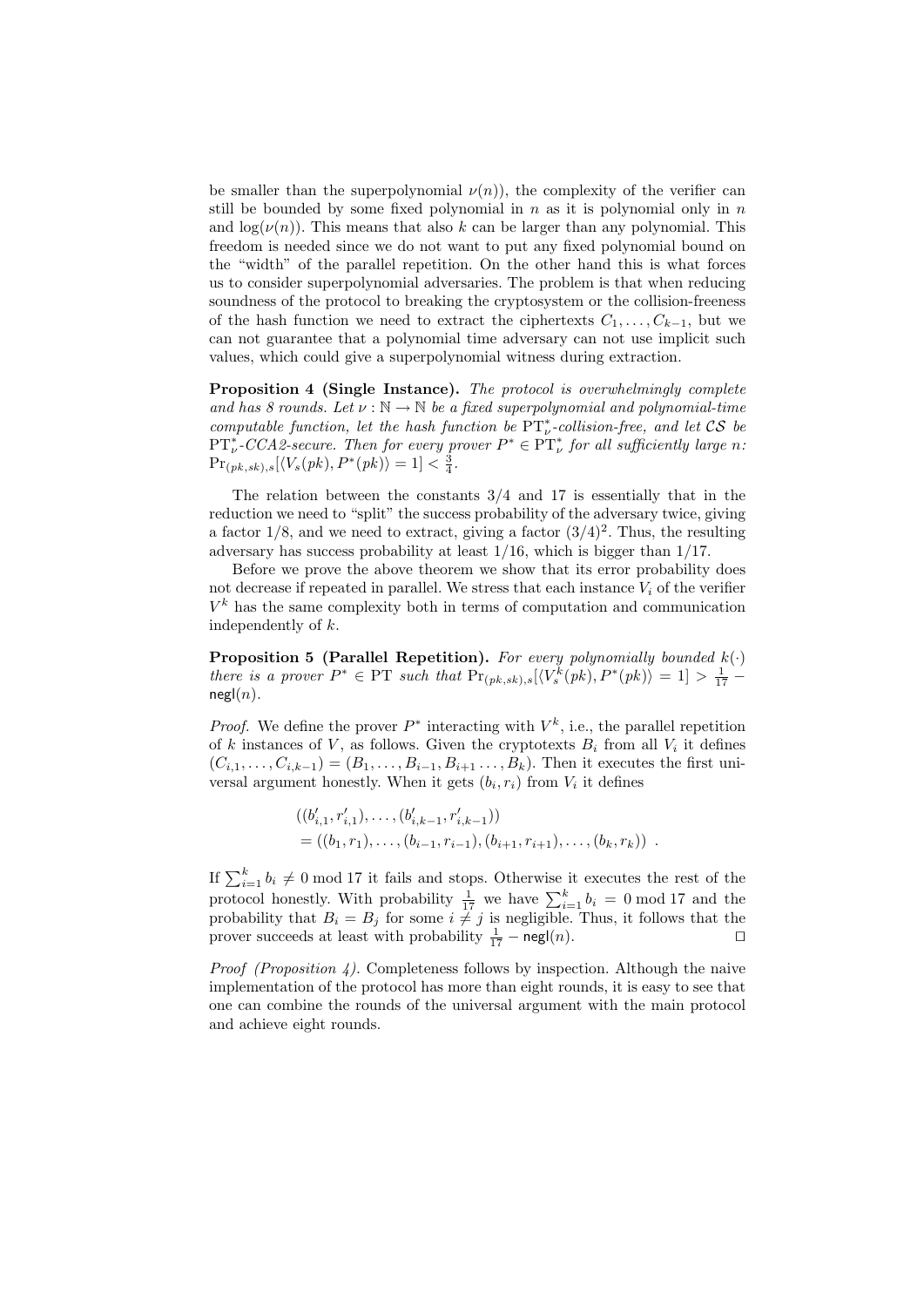Suppose there exists a prover  $P^* \in PT_{\nu}^*$  with  $Pr_{(pk, sk), s}[\langle V_s(pk), P^*(pk) \rangle =$  $1 = \delta \geq \frac{3}{4}$  for *n* in some infinite index set N. Consider the following experiment. The adversary is given a public key pk and a challenge ciphertext  $B = \text{Enc}_{pk}(b, r)$ where b is chosen randomly in  $\mathbb{Z}_{17}$ . Then it may ask any decryption queries except  $B$  and then output a guess  $b'$  of  $b$ . A simple averaging argument implies that if  $|Pr[b' = b] - 1/17|$  is non-negligible, then the cryptosystem is not CCA2-secure.

The CCA2-Adversary. We define an adversary  $A \in PT_{\nu}^*$  against the above experiment run with the cryptosystem  $\mathcal{CS}$  as follows. It accepts a public key pk and a challenge  $B = \text{Enc}_{pk}(b, r)$ , where b is chosen randomly in  $\mathbb{Z}_{17}$ . Then it generates a collision-free hash function  $H$  and simulates the honest verifier  $V$ except that it instructs it to use  $B$  instead of generating this ciphertext as in the protocol. If  $t_h$  is too large and V outputs 0, then A outputs 0. The simulation proceeds until the first universal argument has been executed. Then A invokes the knowledge extractors of the universal argument to extract  $C_1, \ldots, C_{k-1}$  such that  $((B, H, h, k), (C_1, \ldots, C_{k-1})) \in \mathcal{R}_h$ . More precisely, it tries a random r and computes  $(C_1, ..., C_{k-1}) = (E_r^{P^*}(y_h, 1), ..., E_r^{P^*}(y_h, k-1))$ , where  $y_h =$  $(M_{\mathcal{R}_h},(\hat{B},H,h,k),t_h)$  and  $E_r^{P^*}$  is the extraction algorithm guaranteed by the weak proof of knowledge property of universal arguments. If  $w_h = (C_1, \ldots, C_{k-1})$ does not satisfy  $(y_h, w_h) \in \mathcal{R}_U$  it tries again with a fresh r. This procedure is repeated at most  $q_h(n)$  times, where  $q_h(n)$  is a polynomial to be determined in the analysis below. If extraction fails it outputs 0. Otherwise it asks its decryption oracle for  $b'_i = \text{Dec}_{sk}(C_i)$  for  $i = 1, ..., k-1$  and outputs as its guess of b the value  $b' = -\sum_{i=1}^{k-1} b'_i \mod 17$ .

We want to show that the CCA2-security of  $\mathcal{CS}$  is broken by A, since this contradicts the security of  $\mathcal{CS}$ . To do that we must argue that extraction succeeds from the first universal argument, but this is not sufficient. The problem is that it is conceivable that the adversary uses one set of ciphertext as a preimage of  $h$  in the first universal argument and another set in the second. Intuitively, the collision-freeness of the hash function prohibits this, but we must prove that this is so.

Divide the randomness s used by the verifier into three parts:  $s_B$  is used to form  $B$ ,  $s_h$  is used in the first universal argument, and  $s_a$  is used in the second universal argument. Denote by  $S_{qood}$  the set of tuples  $(H, pk, sk, s_B)$  such that

$$
\Pr_{s_h, s_a} [\langle V_{(s_B, s_h, s_a)}(H, pk), P^*(H, pk) \rangle = 1] \ge \delta/2.
$$

An averaging argument implies  $Pr[(H, pk, sk, s_B) \in S_{good}] \ge \delta/2$ . Note that the common input  $y_h = (M_{\mathcal{R}_h}, (B, H, h, k), t_h)$  is defined by  $(H, pk, sk, s_B)$ .

Claim 1. For every  $f > 0$  there is a polynomial  $g_h(n)$  such that the probability that A fails to extract  $w_h$  such that  $(y_h, w_h) \in \mathcal{R}_U$  on a common input  $y_h$  induced by  $(H, pk, sk, s_B) \in S_{good}$  is bounded by  $\delta 2^{-f}$ .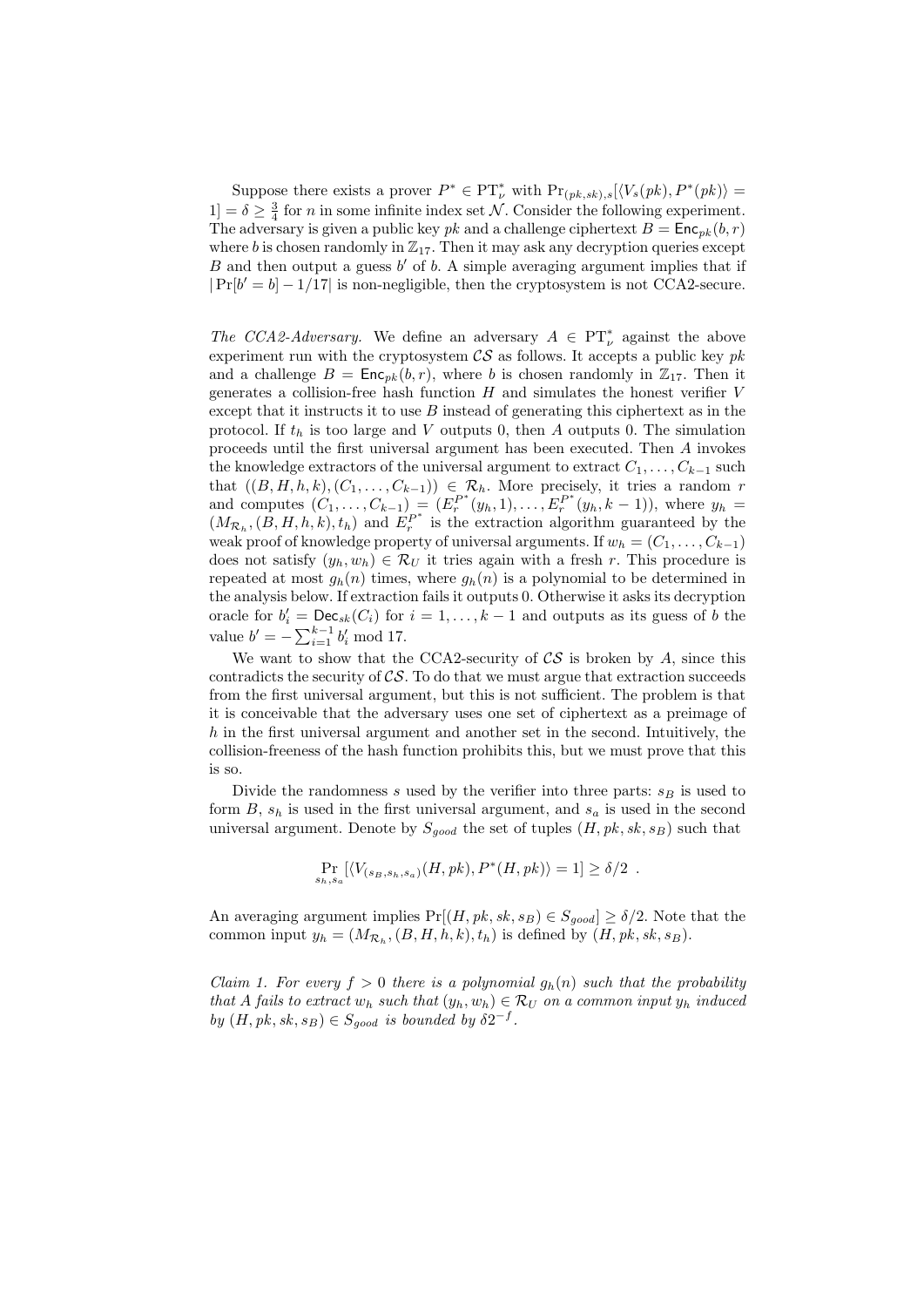Proof. From the weak proof of knowledge property of a universal argument follows that there exists a positive polynomial  $p'(\cdot)$  such that

$$
\Pr_r[\exists w_h \cap \{0,1\}^t \ \forall i \in \{1,\ldots,t\} : (y_h, w_h) \in \mathcal{R}_U \wedge E_r^{P_n^*}(y_h, i) = w_{h,i}] > \frac{1}{p'(|y_h|)}.
$$

for common inputs  $y_h$  induced by  $(H, pk, sk, s_B) \in S_{good}$ . Thus, for such common inputs the expected number of repetitions needed to extract a witness is bounded by  $p'(|y_h|)$ . If we define  $g_h(n) = (2^f/\delta)p'(|y_h|)$  it follows from Markov's inequality that extraction fails with probability bounded by  $\delta 2^{-f}$  for such inputs.  $\Box$ 

We conclude from the union bound that the probability that  $(H, pk, sk, s_B) \in$  $S_{good}$  and A succeeds to extract  $w_h$  such that  $(y_h, w_h) \in \mathcal{R}_U$  is at least  $(1/2 (2^{-f})\delta$ . Then we set  $c_1 = 1/2 - 2^{-f}$  and note that we by choosing  $f > 0$  appropriately may set  $c_1 < 1/2$  arbitrarily close to  $1/2$ .

A Hypothetical Machine. Unfortunately, the above claim says nothing about the probability that the negative sum (modulo 17) of the plaintexts of the extracted  $C_1, \ldots, C_{k-1}$  equal the plaintext of B. Intuitively, the problem is that the prover could use one  $H$ -preimage of h in the first universal argument and another one in the second, but this should of course never happen due to the collision-freeness of H.

Denote by  $A_C$  the machine that simulates A until  $C_1, \ldots, C_{k-1}$  are extracted from the first universal argument, or until it outputs 0. Then it chooses  $s_a$ randomly and continues the simulation of the interaction of  $V$  and  $P^*$  until  $P^*$  hands  $(a, t_a)$  to V. Then it repeatedly, at most  $g_a(n)$  times, invokes the extractors of the second universal argument with fresh randomness in the hope to extract  $w_a = ((b'_1, r'_1), \ldots, (b'_{k-1}, r'_{k-1}))$  such that  $(y_a, w_a) \in \mathcal{R}_U$ , and then outputs  $(w_h, w_a)$ . Otherwise it outputs 0.

Denote by  $S'_{good}$  the set of tuples  $(H, pk, sk, s_B, s_h)$  such that  $(H, pk, sk, s_B) \in$  $S_{good}$  and

$$
\Pr_{s_a}[\langle V_{(s_B,s_h,s_a)}(H,pk),P^*(H,pk)\rangle = 1] \ge \delta/4.
$$

An averaging argument implies that

$$
\Pr_{s_h}[(H, pk, sk, s_B, s_h) \in S'_{good} \mid (H, pk, sk, s_B) \in S_{good}] \ge \delta/4.
$$

Claim 2. For every  $f' > 0$  there is a polynomial  $g_a(n)$  such that the probability that A<sub>C</sub> fails to extract w<sub>a</sub> such that  $(y_a, w_a) \in \mathcal{R}_U$  on a common input  $y_a$ induced by  $(H, pk, sk, s_B, s_h) \in S'_{good}$  is bounded by  $\delta 2^{-f'}$ .

*Proof.* This follows mutatis mutandi from the proof of the previous claim.  $\Box$ 

We conclude that the probability that  $A_C$  succeeds to extract  $w_a$  where  $(y_a, w_a) \in \mathcal{R}_U$  conditioned on  $(H, pk, sk, s_B) \in S_{good}$  is at least  $(1/4 - 2^{-f'})\delta$ . We define  $c_2 = 1/4 - 2^{-f'}$  and note that we by choosing  $f' > 0$  appropriately can set  $0 < c_2 < 1/4$  arbitrarily close to 1/4.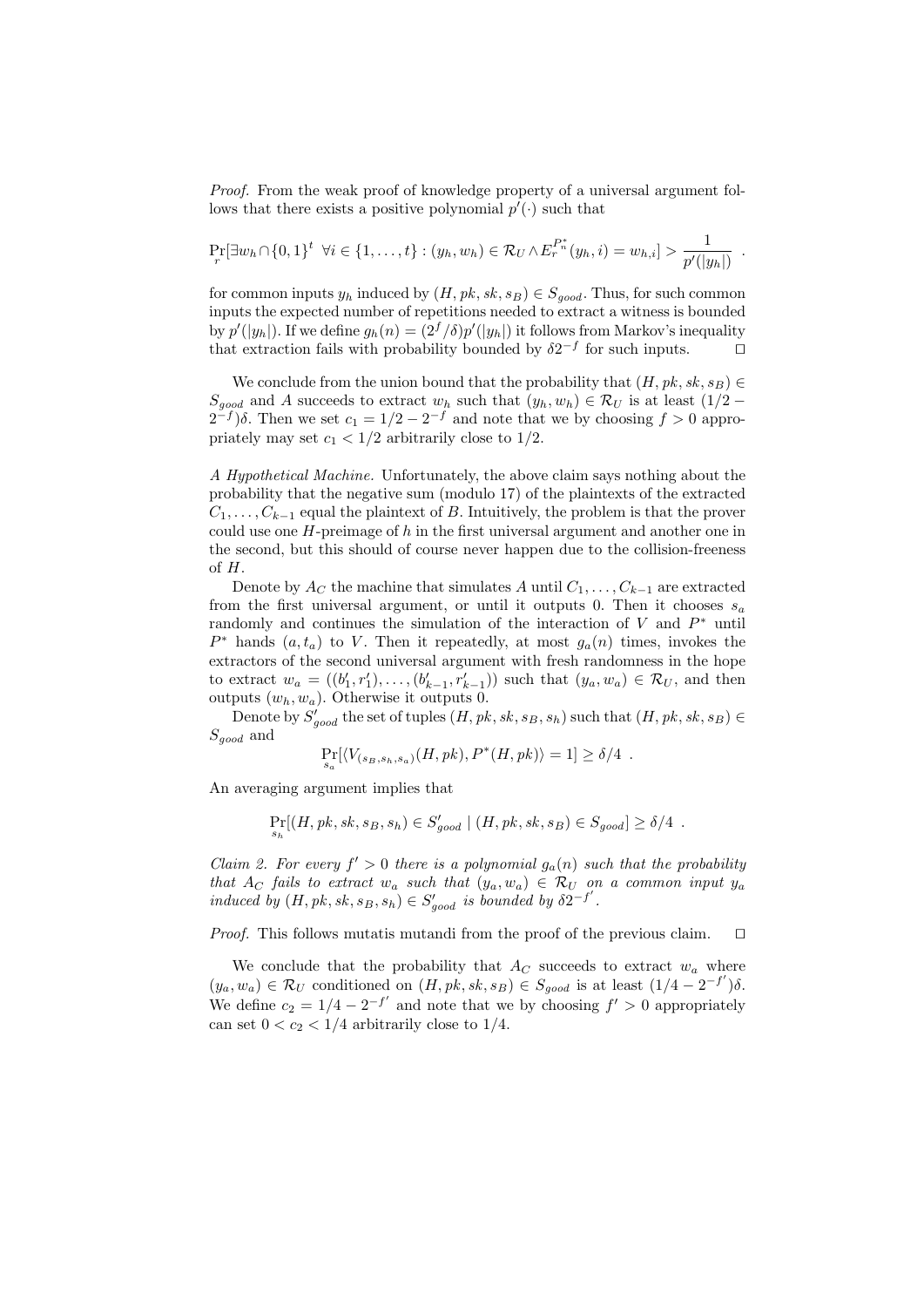Claim 3. The probability that the output  $(w_h, w_a)$  contains a collision for H, i.e., it satisfies  $(C_1, \ldots, C_{k-1}) \neq (\text{Enc}_{pk}(b'_1, r'_1), \ldots, \text{Enc}_{pk}(b'_{k-1}, r'_{k-1}))$ , conditioned on  $(H, pk, sk, s_B) \in S_{good}$  is negligible.

*Proof.* If this was not the case we could define  $A'_{\mathcal{C}}$  as the adversary that takes a description  $H$  of a hash function as input and simply simulates  $A_C$  and outputs  $(C_1, ..., C_{k-1})$  and  $(\text{Enc}_{pk}(b'_1, r'_1), ..., \text{Enc}_{pk}(b'_{k-1}, r'_{k-1}))$ . It would break the collision-freeness of  $H$  with non-negligible probability.  $\square$ 

Conclusion of Proof of Proposition. From our claims follow that the probability that  $A_C$  outputs  $(w_h, w_a)$  such that

$$
(C_1, \ldots, C_{k-1}) = (\text{Enc}_{pk}(b'_1, r'_1), \ldots, \text{Enc}_{pk}(b'_{k-1}, r'_{k-1}))
$$

and  $b = -\sum_{i=1}^{k-1} b'_i \mod 17$  is at least  $(c_1\delta)(c_2\delta) - \text{negl}(n) \ge c_3\delta^2 > \frac{1}{16}$ , where the constant  $0 < c_3 < 1/8$  may be chosen arbitrarily close to  $1/8$ . This concludes the proof.  $\Box$ 

# 5 Parallel Repetition Relative to a Generic Group

In the previous section we gave – under standard assumptions – an eight-round protocol with constant communication complexity where parallel repetitions does not decrease the error. In this section we give such a protocol with optimal four rounds relative to a generic group oracle.

#### 5.1 The Model

A generic group is a group where the group elements are encoded by random strings. Access to the encoding and the group operation are provided by a public oracle  $\mathcal{O}$ . This model was put forward by Nechaev [10] and extended by Shoup [14] to prove lower bounds on the running time of the best generic algorithms to solve the discrete logarithm and related problems. An algorithm is called generic, if it does not use the representation of the group elements, for example the baby-step giant-step algorithm for the discrete logarithm problem is generic, but index-calculus is not. Damgård and Koprowski [3] extend this model to groups of unknown order, our model is very similar to theirs, the main difference is that our group oracle does not provide any efficient way to invert elements.<sup>3</sup> For ease of notation we write  $N = 2^n$ .

The distribution of the group oracle is defined as follows. A random prime p in the range  $N < p < 2N$  and a random injection  $\phi' : \mathbb{Z}_p \to [0, 2N - 1]$ 

<sup>&</sup>lt;sup>3</sup> There is no efficient generic algorithm to find the inverse of an element if a large prime divides the (unknown) group order. In [3] the oracle explicitly provides the operation of inverting elements, the reason is that [3] wanted to prove lower bounds on the hardness of a problem in the RSA-group, where there exists an efficient (non-generic) algorithm for inversion (Extended Euclid).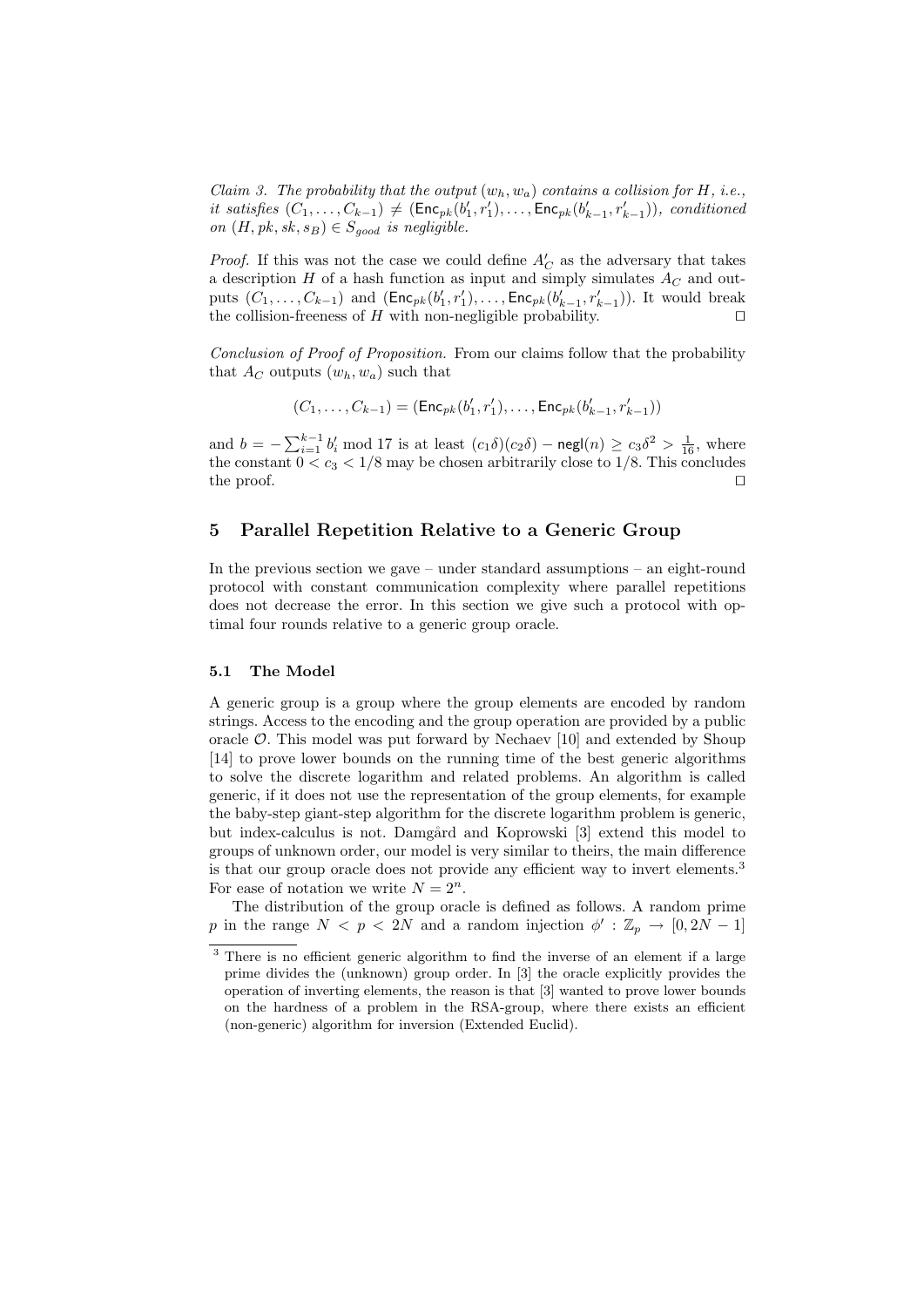are chosen. Let  $\phi(x) \stackrel{\text{def}}{=} \phi'(x \mod p)$  denote the natural extension of  $\phi'$  to the whole of  $\mathbb Z$ . To find the encoding of an element the oracle is called with a single argument, i.e., we define  $\mathcal{O}(x) = \phi(x)$ . In addition to providing encodings, the oracle can be called with two arguments from  $\phi(\mathbb{Z})$  to find their product, i.e, we define  $\mathcal{O}(X,Y) = \phi(\phi^{-1}(X) + \phi^{-1}(Y))$  if  $X,Y \in \phi(\mathbb{Z})$  and  $\perp$  otherwise. As mentioned above, unlike [3] our oracle does not provide the inverse operation  $\phi(-x \mod p)$  from  $\phi(x)$ , in fact, for our proof it is necessary that computing  $\phi(-x \mod p)$  given  $\phi(x)$  is hard.

We will often have to sample a random element from the range of  $\phi(\mathbb{Z})$ . unfortunately we cannot efficiently sample a uniformly random one, as we do not know p. We thus use the following observation.

**Observation 1.** If x is uniformly distributed over  $[0, N^2]$ , then  $\phi(x)$  is statistically close to the uniform distribution over  $\phi(\mathbb{Z})$  for every  $\mathcal{O}$  with  $N < p < 2N$ .

We use a polynomial time computable predicate  $\tau : [0, 2N - 1] \rightarrow \{0, 1\}$  such that  $|\Pr_{X \in \phi(\mathbb{Z})}[\tau(X) = 1] - 1/2|$  is negligible. A simple way<sup>4</sup> to construct such a predicate is to set  $\tau(x) = 1 \Longleftrightarrow x > N$ . Due to the random choice of  $\phi$  it is not hard to see that it has the required property with overwhelming probability over the choice of  $\phi$ . Below we assume that  $Pr_{X \in \phi(\mathbb{Z})}[\tau(X) = 1] = 1/2$  to simplify the exposition.

#### 5.2 Our Counter Example

We present a protocol which can be seen as an interactive proof that the prover  $P$  "knows" the group order  $p$  of the group oracle  $O$ . If  $P$  indeed knows  $p$ , he can make the verifier  $V$  accept with probability 1.

# Protocol 4 (Don't Do In Parallel (Generic Group)).

Common input: A predicate  $\tau$ .

Private input to prover: A predicate  $\tau$  and a group order p.

- 1.  $V^{\mathcal{O}}$  chooses  $x \in [0, N^2]$  randomly and sends  $X = \phi(x)$  to  $P^{\mathcal{O}}$ .
- 2.  $P^{\mathcal{O}}$  chooses any  $y \in [0, 2N-1]$  which satisfies  $\tau(\phi(y)) = 1$ , computes  $Z =$  $\phi(y-x)$ , and sends Z to  $V^{\mathcal{O}}$ .
- 3.  $V^{\mathcal{O}}$  sends x to  $P^{\mathcal{O}}$ .
- 4.  $P^{\mathcal{O}}$  sends y to  $V^{\mathcal{O}}$ .
- 5.  $V^{\mathcal{O}}$  accepts if and only if  $\phi(y-x) = Z$  and  $\tau(\phi(y)) = 1$ .

Note that if the prover computes the messages  $Z$  and  $y$  as shown in the protocol, then the verifier accepts. In Step 2 the prover can compute  $\phi(-x \mod 1)$  $p = \phi((p-1)x)$  from X in polynomial time using his knowledge of p.

<sup>4</sup> Here we are using the fact that the representation is random, i.e., our argument is not purely generic. A simple way to avoid this is to use the predicate  $\tau'(x) = \tau(\text{PRF}_s(x))$ for some pseudo-random function PRF and public seed s.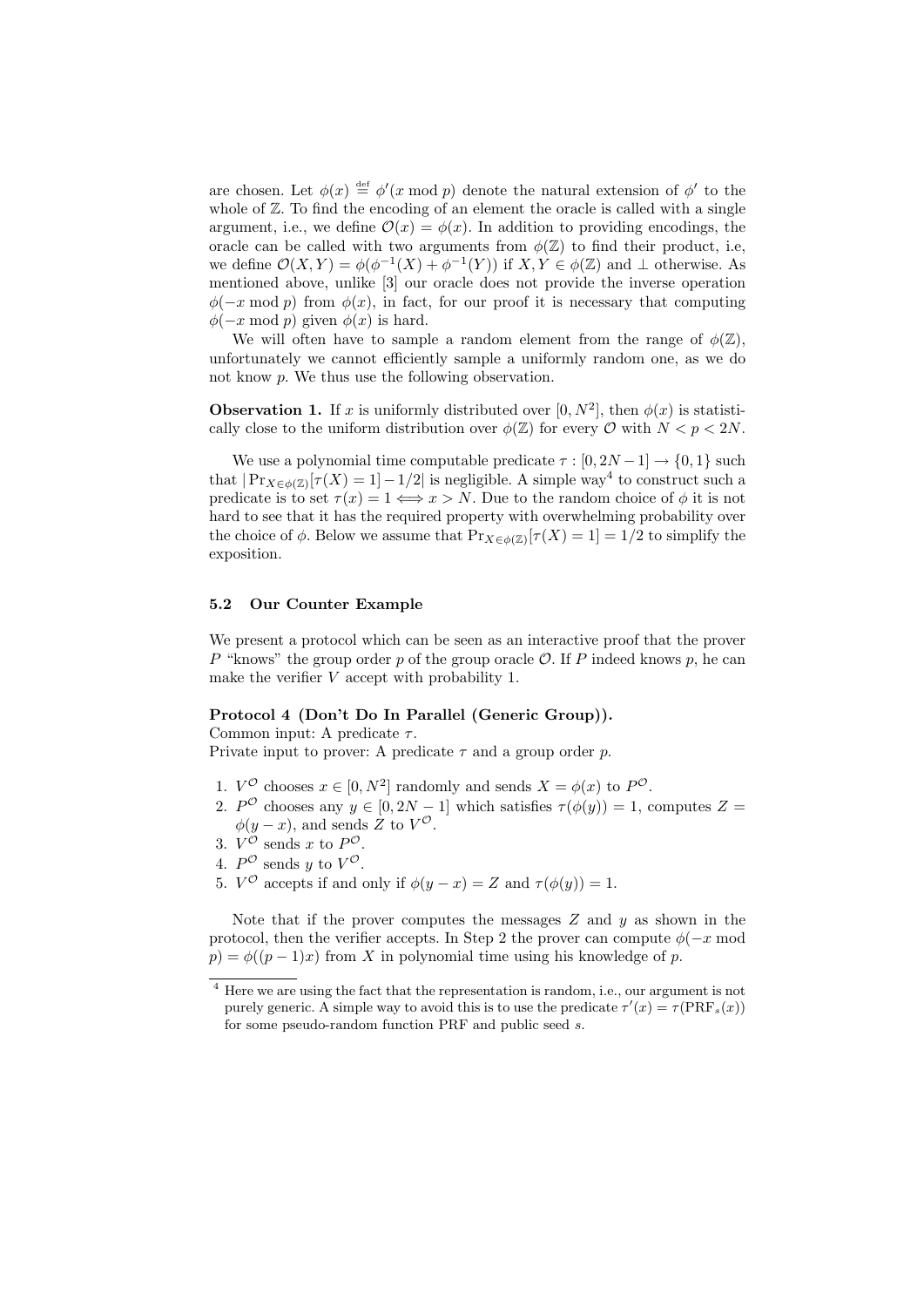Proposition 6 (Single Instance). The protocol is overwhelmingly complete and has 4 rounds. For every prover  $P^{\mathcal{O},*} \in TM^{\mathcal{O}}$  with total query complexity polynomially bounded in n we have  $\Pr[\langle V^{\mathcal{O}}(\tau), P^{\mathcal{O},*}(\tau) \rangle = 1] < \frac{1}{2} + \mathsf{negl}(n),$ where the probability is taken over  $\mathcal{O}, \tau$ , and the internal randomness of  $V^{\mathcal{O}}$ .

Before we prove the proposition above we show that parallel repetition fails to reduce the error probability.

**Proposition 7 (Parallel Repetition).** For every polynomially bounded  $k(.)$ there is a prover  $P^{\mathcal{O},*} \in \text{PT}^{\mathcal{O}}$  such that  $\Pr[\langle (V^{\mathcal{O}})^k(\tau), P^{\mathcal{O},*}(\tau) \rangle = 1] > \frac{1}{2}$ negl(n), where the probability is taken over  $\mathcal{O}, \tau$ , and the internal randomness of  $V^{\mathcal{O}}$ .

*Proof.* The prover  $P^{\mathcal{O},*}$  after receiving the messages  $X_i = \phi(x_i), 1 \leq i \leq k$ , simply computes  $Z_i = \phi(\sum_{l \in \{1,\ldots,k\}\setminus\{i\}} x_l)$ . Then when it receives  $x_1, \ldots, x_k$ it computes  $y_1 = \ldots = y_k = \sum_{l=1}^k x_l$ . Note that  $Z_i$  can be computed by repeated queries to  $\mathcal O$  using only  $X_1, \ldots, X_k$ . By construction we have  $\phi(y_i-x_i) =$  $\phi(\sum_{l=1}^k x_l - x_i) = \phi(\sum_{l \in \{1,\dots,k\} \setminus \{i\}} x_l) = Z_i$  for  $i = 1,\dots,k$ . The distribution of  $\phi(y_1)$  is statistically close to uniform, and thus  $\tau(\phi(y_1)) = 1$  with probability at least  $1/2$  – negl $(n)$ .

*Proof (Proposition 6)*. Let  $Q_0 = X = \phi(x)$  and for  $i > 0$  we denote by  $Q_i$  the answer to the *i*th oracle query  $P^{\mathcal{O},*}$  makes to  $\mathcal{O}$ . We define  $Q^i = \{Q_0, \ldots, Q_i\}$ . Without loss of generality we assume that the replies received by  $P^{\mathcal{O},*}$  are either of the form  $Q_i = \mathcal{O}(q_i) = \phi(q_i)$  for some query  $q_i \in \mathbb{Z}$  or  $Q_i = \mathcal{O}(Q_i, Q_k)$  $\phi(\phi^{-1}(Q_j), \phi^{-1}(Q_k))$  for  $j, k < i$ . Note that then each reply  $Q_i$  is of the form  $\phi(a_i + b_i x)$  where  $P^{\mathcal{O},*}$  knows  $a_i, b_i \in \mathbb{Z}^5$  Denote by  $\ell = \ell(n)$  the polynomial number of oracle queries made by the prover. Without loss we assume that  $(a_i, b_i) \neq (a_j, b_j)$  for  $i \neq j$ , and that  $Z \in Q^{\ell}$ . The latter holds, since the probability that  $\phi(y-x) = Z$  conditioned on  $Z \notin Q^{\ell}$  is easily bounded by  $1/(N - \ell)$ . We now prove two claims from which the proposition follows.

Claim 4 (Hard to find multiple of p). For any algorithm  $M \in TM^{\mathcal{O}}$  which makes at most m−1 oracle queries, each of length at most m bits and where the output is of length at most m bits, we have  $Pr[M^{\mathcal{O}} = v \wedge p \mid v] \in O(m^2/N)$  (which is negligible for a polynomially bounded m).

*Proof.* Denote by  $\mathcal{P}(N)$  the set of primes in  $[N, 2N]$ , by the prime number theorem  $|\mathcal{P}(N)| = \Theta(N/n)$ .

The machine M can choose a sequence  $t_1, t_2, \ldots, t_{m-1}$  of values in Z and ask the oracle for  $T_1, T_2, \ldots, T_{m-1}$  where  $T_i = \phi(t_i)$ . Moreover we allow M an additional mth query which must be its output, i.e.  $v = t_m$ . The *i*th oracle query can be either of the form  $T_i = \mathcal{O}(t_i)$  or  $T_i = \mathcal{O}(T_j, T_k)$  for  $j, k \lt i$ (then  $t_i = t_j + t_k$ ). We can upper bound the size of any  $t_i$  as  $log(t_i) \leq 2m$  as

<sup>&</sup>lt;sup>5</sup> Here "knows" means that one can efficiently extract  $a_i, b_i$  given the queries that  $P^{\mathcal{O},*}$  makes to  $\mathcal{O}.$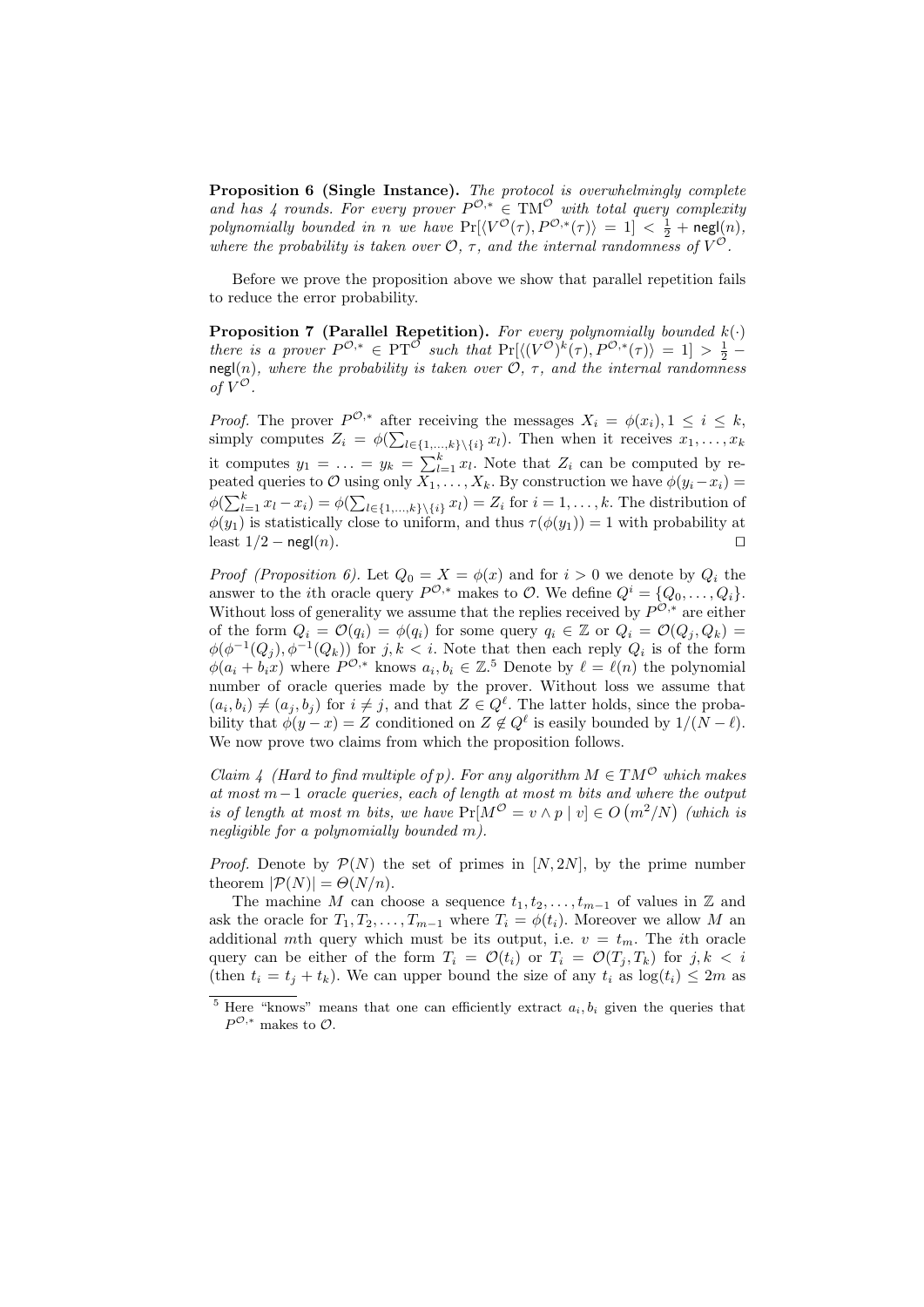follows: if the *i*th query is of the form  $\mathcal{O}(t_i)$  then  $\log(t_i) \leq m$  (as no query can be longer than m bits). If the query is of the form  $\mathcal{O}(T_i, T_k)$ , then  $\log(t_i) \leq$  $1 + \max\{\log(t_j), \log(t_k)\}\)$ , so for any  $i \leq m$ ,  $\log(t_i) \leq m + i \leq 2m$ .

Let  $t = \prod_{i=1}^m t_i$ . Then we have  $\log(t) \leq \sum_{i=1}^m \log(t_i) \leq 2m^2$ . So at most  $2m^2/n$  primes from  $\mathcal{P}(N)$  divide t, and thus also  $v = t_m$ . The probability that p is one of those primes is at most  $\left(\frac{2m^2}{n}\right)/|\mathcal{P}(N)| = \Theta(m^2/N)$ .

The following claim is very similar to Theorem 1 in [14].

Claim 5 (x close to uniform). Let  $\gamma$  denote the view of the prover  $P^{\mathcal{O}}$  after step 2. Then with overwhelming probability x is statistically close to uniform (over  $[0, N^2]$ ) given  $\gamma$ .

*Proof.* The view  $\gamma$  contains, for some s, the oracle answers  $Q_0, \ldots, Q_s$  and  $(a_i, b_i)$ for  $i = 1, \ldots, s$ . In fact, we prove the slightly stronger statement where p is also contained in  $\gamma$ . Recall that  $Q_i = \phi(a_i + xb_i)$  and note that since  $Q_0 = \phi(x)$  we have  $a_0 = 0, b_0 = 1$ . Let  $a'_i = a_i \mod p, b'_i = b_i \mod p$ .

For  $(a'_i, b'_i) \neq (a'_j, b'_j)$  we have  $Pr[Q_i = Q_j] \leq 2/p$  as  $a_i + b_i x = a_j + b_j x \mod p$ for at most one x in each interval  $t \leq x \leq t + p - 1$ . Thus by the union bound, the probability that there is any nontrivial collision, i.e.  $Q_i = Q_j$  for some  $(a'_i, b'_i) \neq (a'_j, b'_j)$ , is at most  $\epsilon = s(s-1)/p$ . So with overwhelming probability 1− $\epsilon$  there is no nontrivial collision, and conditioned on this event, x is uniformly random over at least a  $1 - \epsilon$  fraction of [0,  $N^2$ ]. ].  $\qquad \qquad \Box$ 

We can now conclude the proof of the proposition, for this we must show that

$$
\Pr[\phi(y-x) = Z \land \tau(\phi(y)) = 1] - 1/2 < \mathsf{negl}(n) .
$$

Let  $Z = \phi(a_i + b_i x)$  for some  $a_i, b_i$ . Then  $y = a_i + (b_i + 1)x \mod p$  when  $\phi(y - x) =$ Z. By Claim 4 we can assume that  $p \nmid (b_i+1)$ . By Claim 5 x is close to uniformly random for the prover at the point where he must choose  $a_i, b_i$ , thus  $a_i + (b_i +$ 1)x mod p is close to uniformly random over  $\mathbb{Z}_p$  (as  $b_i+1$  generates  $\mathbb{Z}_p$  additively). This implies that  $Pr[\tau(\phi(y)) = 1] - 1/2$  is negligible, since  $Pr[\tau(\phi(u)) = 1]$  is negligibly close to  $1/2$  if u is chosen randomly in [0,  $N^2$ ].  $\Box$ 

# 6 Acknowledgments

We thank Thomas Holenstein for fruitful discussions.

## References

- 1. B. Barak and O. Goldreich. Universal arguments and their applications. Electronic Colloquium on Computational Complexity (ECCC), (093), 2001.
- 2. M. Bellare, R. Impagliazzo, and M. Naor. Does parallel repetition lower the error in computationally sound protocols? In 38th IEEE Symposium on Foundations of Computer Science (FOCS), pages 374–383. IEEE Computer Society Press, 1997.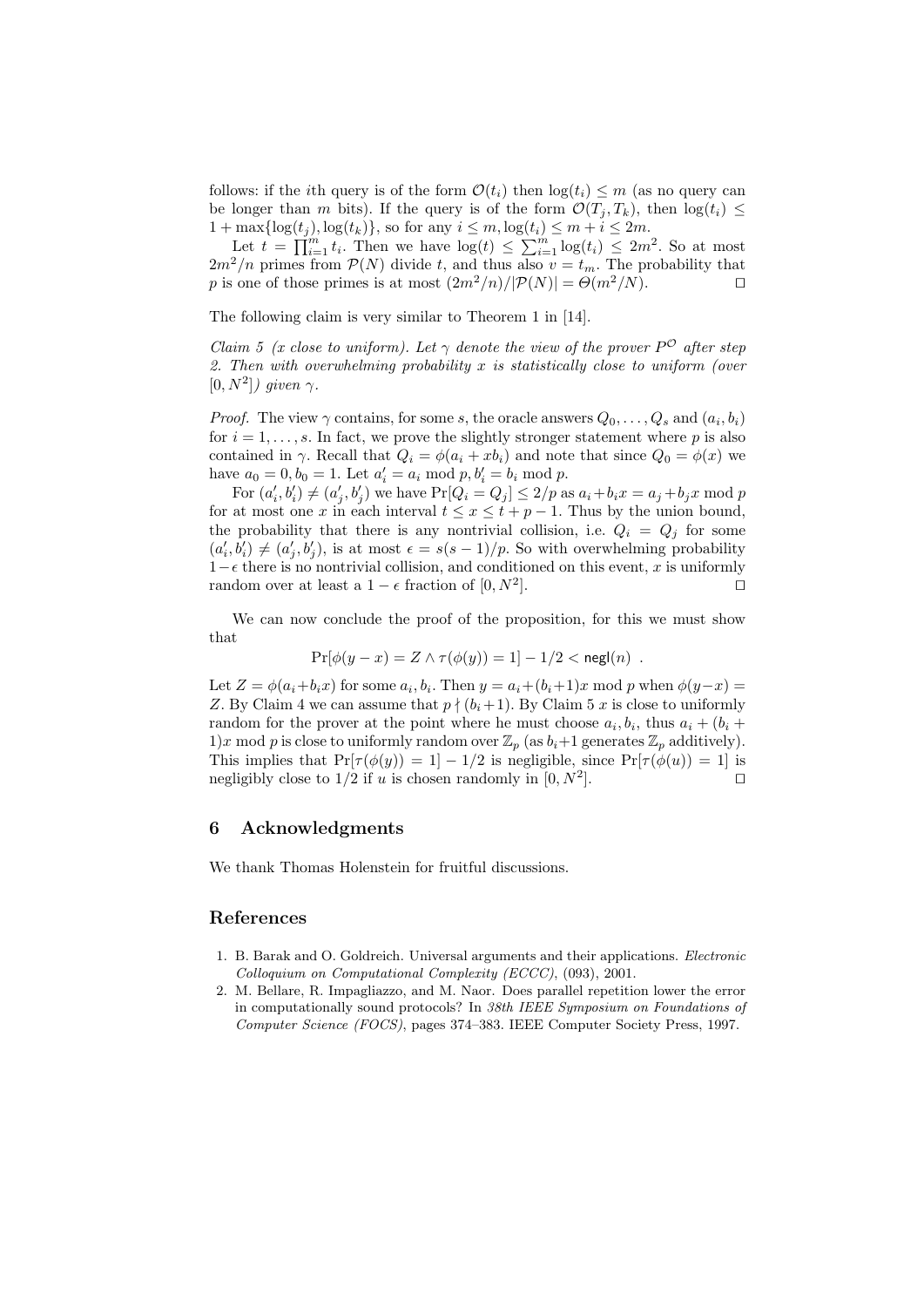- 3. I. Damgård and M. Koprowski. Generic lower bounds for root extraction and signature schemes in general groups. In Advances in Cryptology – Eurocrypt 2002, volume 2332 of Lecture Notes in Computer Science, pages 256–271. Springer Verlag, 2002.
- 4. I. Damgård and B. Pfitzmann. Sequential iteration of interactive arguments and an efficient zero-knowledge argument for np. In 25th International Colloquium on Automata, Languages and Programming (ICALP), pages 772–783, 1998.
- 5. D. Dolev, C. Dwork, and M. Naor. Non-malleable cryptography. In 23rd ACM Symposium on the Theory of Computing (STOC), pages 542–552. ACM Press, 1991.
- 6. U. Feige. On the success probability of the two provers in one-round proof systems. In Structure in Complexity Theory Conference, pages 116–123, 1991.
- 7. U. Feige and O. Verbitsky. Error reduction by parallel repetition a negative result. Combinatorica, 22(4):461–478, 2002.
- 8. O. Goldreich and H. Krawczyk. On the composition of zero-knowledge proof systems. SIAM Journal on Computing, 25(1):169–192, 1996.
- 9. Silvio Micali. Computationally sound proofs. SIAM J. Comput., 30(4):1253–1298, 2000.
- 10. V.I. Nechaev. Complexity of a determinate algorithm for the discrete logarithm. Mathematical Notes, 55(2):165–172, 1994.
- 11. C. Rackoff and D. Simon. Non-interactive zero-knowledge proof of knowledge and chosen ciphertext attack. In Advances in Cryptology – Crypto '91, volume 576 of Lecture Notes in Computer Science, pages 433–444. Springer Verlag, 1991.
- 12. R. Raz. A parallel repetition theorem. SIAM Journal on Computing, 27(3):763– 803, 1998.
- 13. A. Sahai. Non-malleable non-interactive zero-knowledge and adaptive chosenciphertext security. In 40th IEEE Symposium on Foundations of Computer Science (FOCS), pages 543–553. IEEE Computer Society Press, 1999.
- 14. V. Shoup. Lower bounds for discrete logarithms and related problems. In Advances in Cryptology – Eurocrypt '97, volume 1233 of Lecture Notes in Computer Science, pages 256–266. Springer Verlag, 1997.

# A Omitted Proofs

Proof (Proposition 1). Completeness is clear and the number of rounds follow by counting. Suppose the claim is false, i.e., there exists a prover  $P^*$  that succeeds with probability at least  $1/2 + n^{-c}$  for n in some infinite index set N. Denote by A the CCA2-adversary that proceeds as follows. It accepts a public key  $pk$ , hands the pair of messages  $(0, 1)$  to the experiment, and waits for a challenge ciphertext  $B$ . Then it starts a simulation of the interaction between  $V$  and  $P^*$  on the common input pk and using B. If  $P^*$  sends  $C \neq B$  to the verifier it invokes its decryption oracle to compute  $c = \mathsf{Dec}_{sk}(C)$  and hands it back. Finally, it outputs the reply b' of  $P^*$  as its guess of the contents of B. It follows that A breaks the CCA2-security of  $\mathcal{CS}$ , since when the verifier accepts the guess b equal the content of  $B$ .

*Proof (Proposition 2).* We use a subscript i with the elements in the ith sequential execution, i.e., we write  $(B_i, C_i, c_i, b'_i, b_i)$  for the values in the *i*th execution.